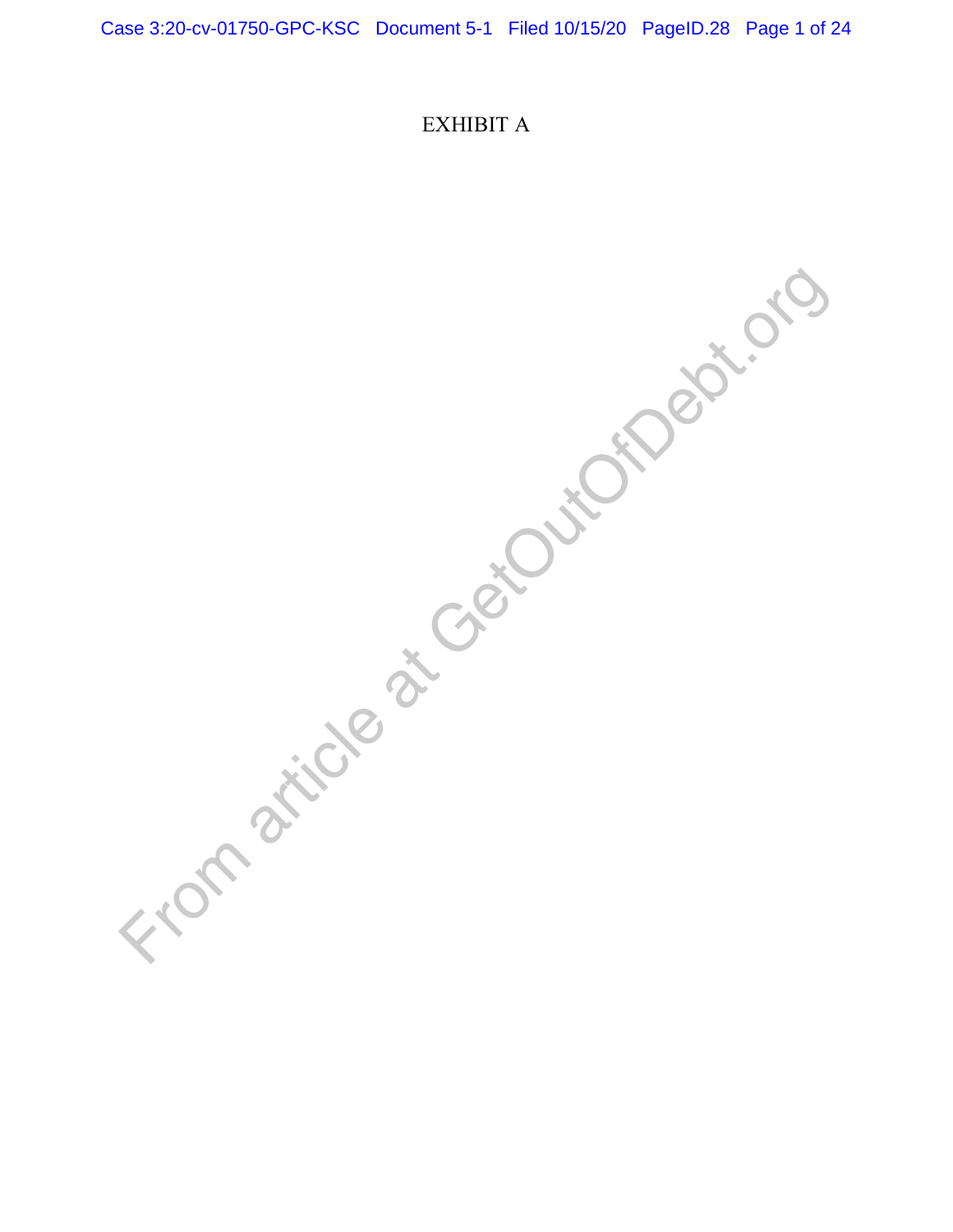| 1<br>2         |                                                                     | UNITED STATES DISTRICT COURT<br>SOUTHERN DISTRICT OF CALIFORNIA                          |
|----------------|---------------------------------------------------------------------|------------------------------------------------------------------------------------------|
| 3              | <b>Bureau of Consumer Financial</b>                                 | Case No.: 20CV1750-GPC-KSC                                                               |
| $\overline{4}$ | Protection,                                                         |                                                                                          |
| 5              | Plaintiff,                                                          | STIPULATED FINAL JUDGMENT AND                                                            |
| 6              | V.                                                                  | <b>ORDER</b>                                                                             |
| 7              | Encore Capital Group, Inc.; Midland<br>Funding, LLC; Midland Credit |                                                                                          |
| 8              | Management, Inc.; and Asset<br>Acceptance Capital Corp.,            |                                                                                          |
| 9              | Defendants.                                                         |                                                                                          |
| 10             |                                                                     |                                                                                          |
| 11             |                                                                     | Plaintiff, the Bureau of Consumer Financial Protection (Bureau) commenced this           |
| 12             |                                                                     | civil action on September 8, 2020, to obtain injunctive and monetary relief and civil    |
| 13             |                                                                     | penalties from Encore Capital Group, Inc. (Encore Capital); Midland Funding, LLC         |
| 14             |                                                                     | (Midland); Midland Credit Management, Inc. (MCM); and Asset Acceptance Capital           |
| 15             |                                                                     | Corp. (Asset). The complaint alleges violations of the Consumer Financial Protection Act |
| 16             |                                                                     | of 2010 (CFPA); 12 U.S.C. §§ 5531, 5536(a), 5564, 5565; and the Fair Debt Collection     |
| 17             |                                                                     | Practices Act (FDCPA); 15 U.S.C. §§ 1692-1692p; in connection with Defendants' debt-     |
| 18             | collection acts and practices.                                      |                                                                                          |
| 19             |                                                                     |                                                                                          |
| 20             |                                                                     |                                                                                          |
|                |                                                                     |                                                                                          |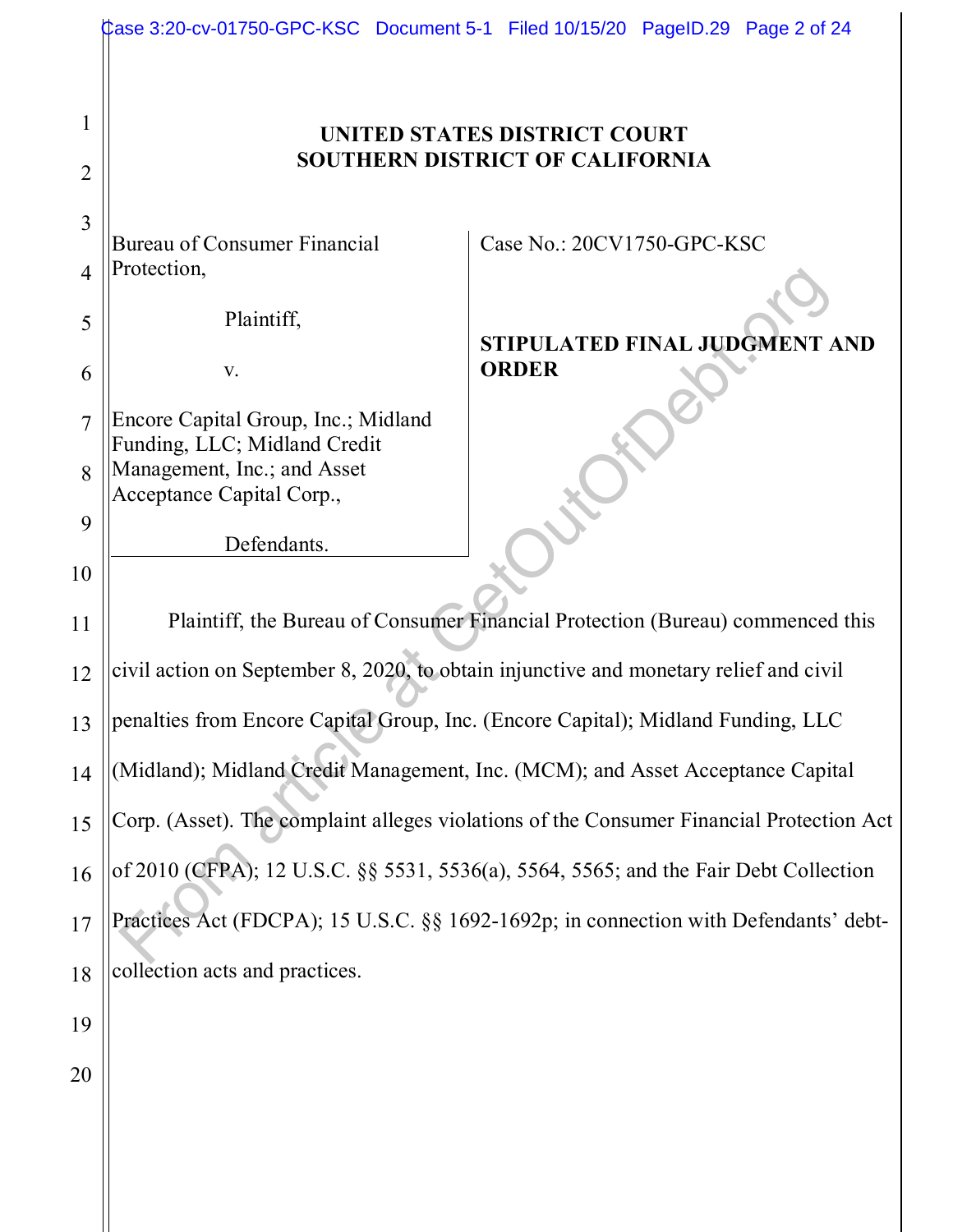1 2 3 The Bureau and Defendants agree to entry of this Stipulated Final Judgment and Order (Order), without adjudication of any issue of fact or law, to settle and resolve all matters in dispute arising from the conduct alleged in the Complaint.

18

19

20

**THEREFORE, it is ORDERED:**

### **FINDINGS**

1. This Court has jurisdiction over the parties and the subject matter of this action.

2. Defendants neither admit nor deny the allegations in the Complaint, except as specified in this Order. For purposes of this Order, Defendants admit the facts necessary to establish the Court's jurisdiction over them and the subject matter of this action.

3. Defendants waive all rights to seek judicial review or otherwise challenge or contest the validity of this Order and any claim they may have under the Equal Access to Justice Act, 28 U.S.C. § 2412, concerning the prosecution of this action to the date of this Order. Each Party agrees to bear its own costs and expenses, including, without limitation, attorneys' fees. THEREFORE, it is ORDERED:<br>
FINDINGS<br>
1. This Court has jurisdiction over the parties and the subject matter of the<br>
netion.<br>
2. Defendants neither admit nor deny the allegations in the Complaint, ex<br>
1. Defendants neither

Entry of this Order is in the public interest.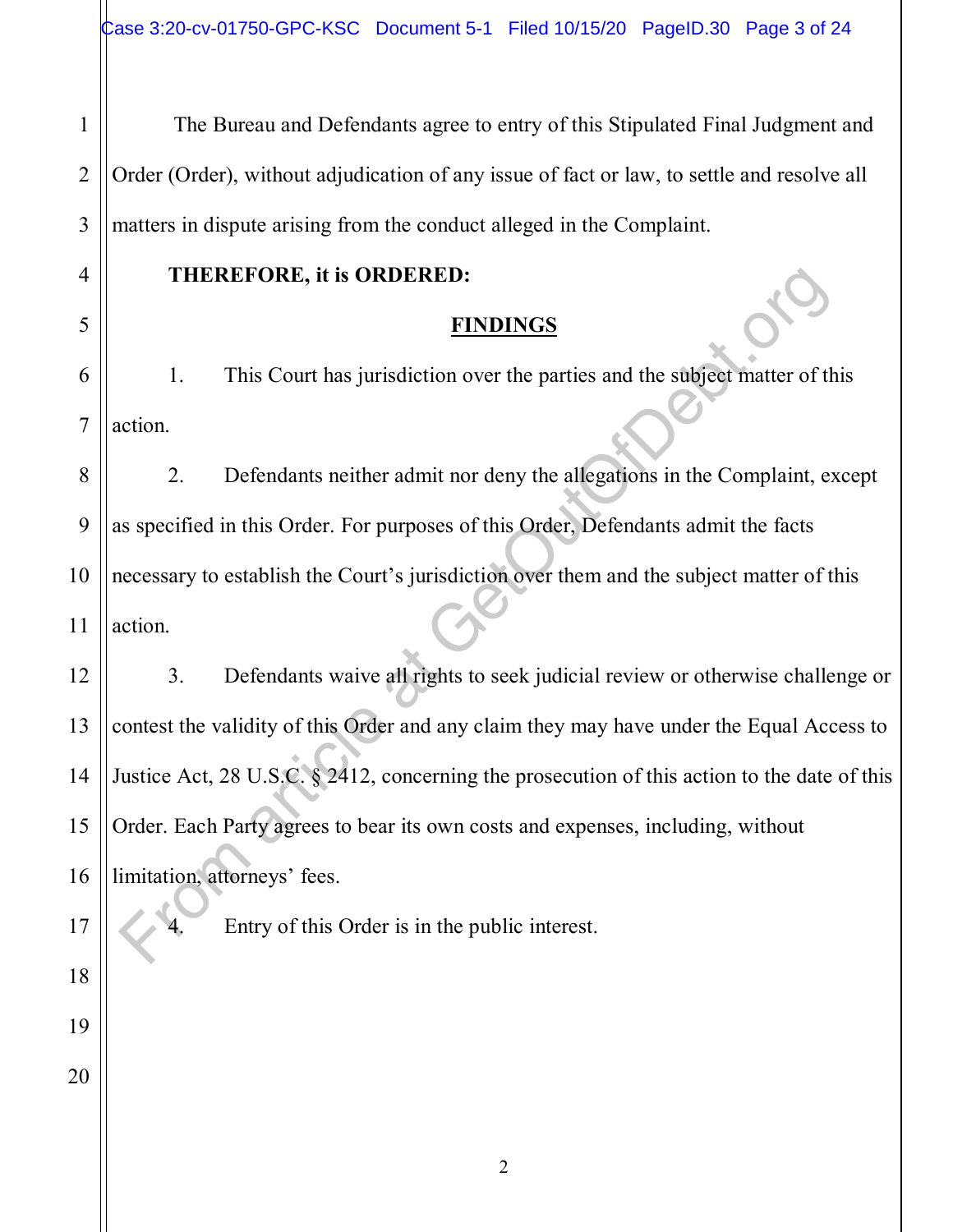|                | Case 3:20-cv-01750-GPC-KSC Document 5-1 Filed 10/15/20 PageID.31 Page 4 of 24       |
|----------------|-------------------------------------------------------------------------------------|
|                |                                                                                     |
| $\mathbf{1}$   | <b>DEFINITIONS</b>                                                                  |
| $\overline{2}$ | 5.<br>The following definitions apply to this Order:                                |
| 3              | a. "2015 Order" means the administrative order issued to Encore Capital,            |
| 4              | Midland, MCM, and Asset, entitled <i>Encore Capital Group</i> , <i>Inc.</i> , 2015- |
| 5              | CFPB-0022 (Sept. 9, 2015).                                                          |
| 6              | b. "Affected Consumers" means the 14 consumers identified in                        |
| 7              | Supplemental Appendix I provided to the Bureau on April 22, 2019 for                |
| 8              | which Encore made collection after an applicable "OALD Request."                    |
| 9              | c. "Board" means Defendants' duly-elected and acting Board of Directors.            |
| 10             | d. "Charge-off" means the treatment of a receivable balance by a Creditor           |
| 11             | as a loss or expense because payment is unlikely.                                   |
| 12             | e. "Charge-off Balance" means the amount alleged due on an account                  |
| 13             | receivable at the time of Charge-off.                                               |
| 14             | "Clearly and prominently" means:<br>f.                                              |
| 15             | as to written information, written in a type size and location                      |
| 16             | sufficient for an ordinary Consumer to read and comprehend it,                      |
| 17             | and disclosed in a manner that would be easily recognizable and                     |
| 18             | understandable in language and syntax to an ordinary Consumer. If                   |
| 19             | the information is contained in a multi-page print document, the                    |
| 20             | disclosure appears on the first page and                                            |
|                |                                                                                     |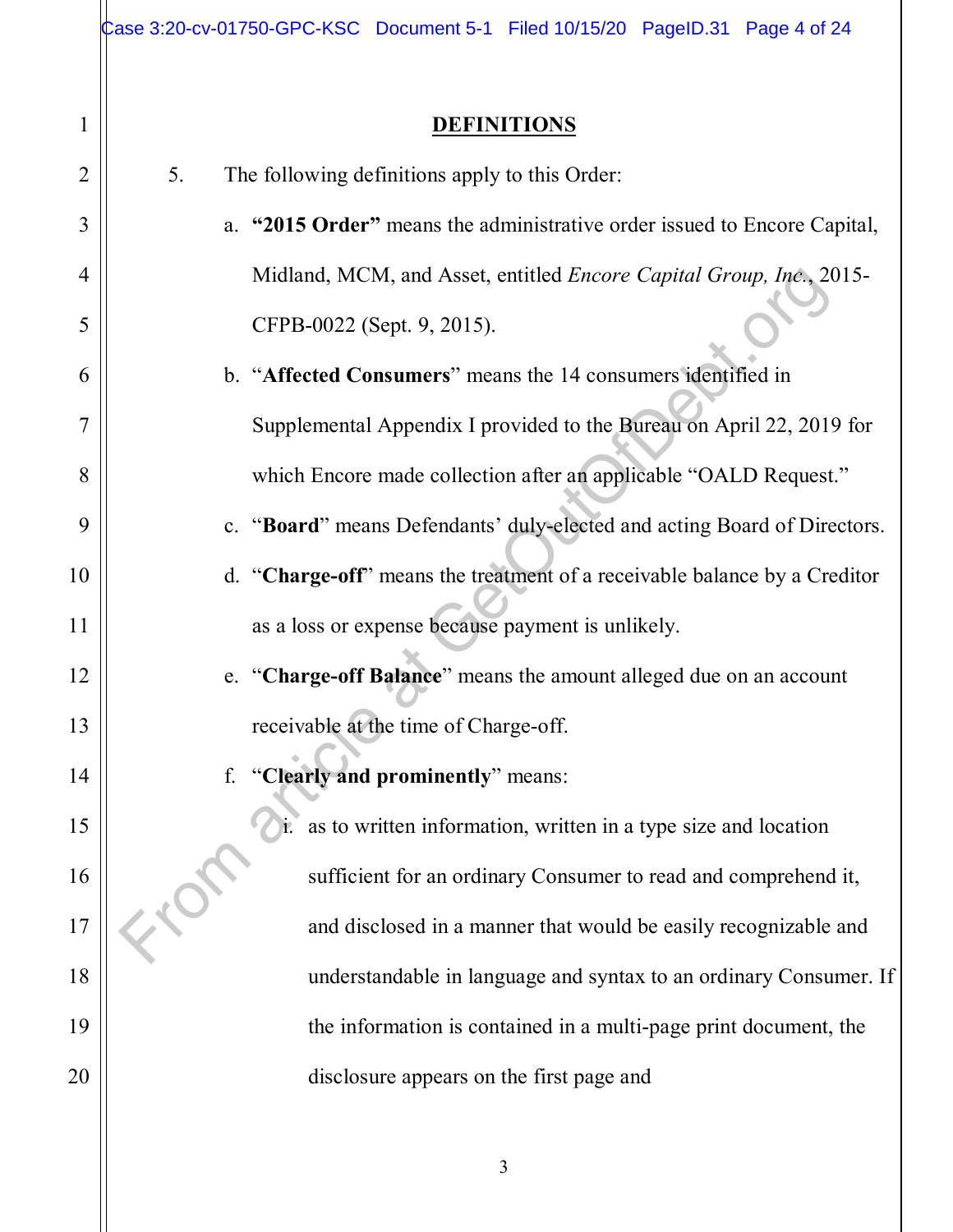1

2

3

4

5

6

7

8

9

10

11

12

13

14

15

16

17

18

19

| ii. as to information presented orally, spoken and disclosed in a            |
|------------------------------------------------------------------------------|
| volume, cadence, and syntax sufficient for an ordinary Consumer              |
| to hear and comprehend.                                                      |
| g. "Consumer" means any natural person obligated or allegedly obligated      |
| to pay any Debt.                                                             |
| h. "Creditor" means any person who offers or extends credit creating a       |
| Debt or to whom a Debt is owed, but such term does not include any           |
| person to the extent that that person receives an assignment or transfer of  |
| a debt in default solely for the purpose of facilitating collection of such  |
| Debt for another.                                                            |
| i. "Debt" means any obligation or alleged obligation of a Consumer to pay    |
| money arising out of a transaction in which the money, property,             |
| insurance, or services that are the subject of the transaction are primarily |
| for personal, family, or household purposes, whether or not such             |
| obligation has been reduced to judgment.                                     |
| 'Defendants" means Encore Capital Group, Inc.; Midland Funding,              |
| LLC; Midland Credit Management, Inc.; and Asset Acceptance Capital           |
| Corp., individually, collectively or in any combination, and any of their    |
| successors and assigns.                                                      |
|                                                                              |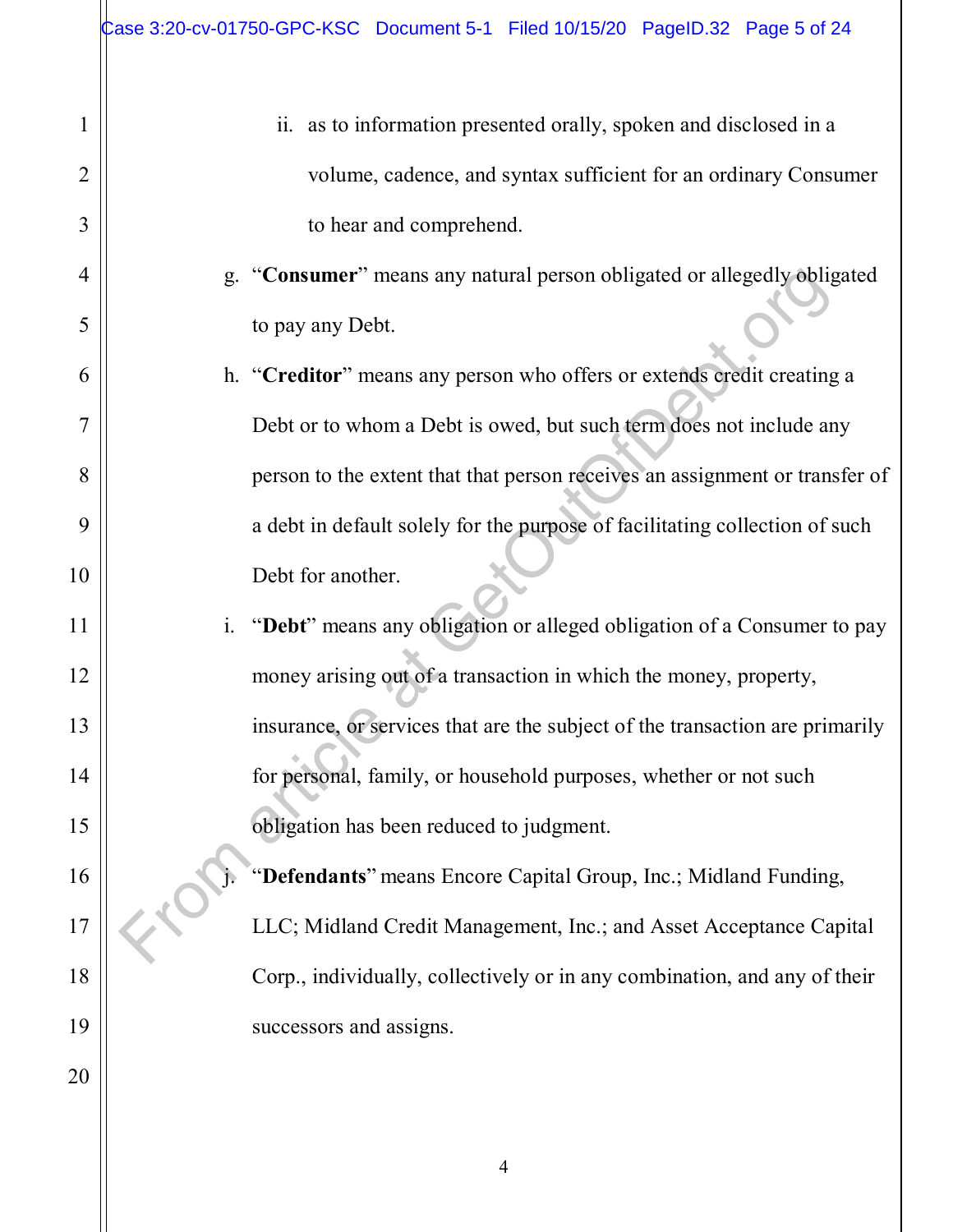| 1               |
|-----------------|
| 2               |
| 3               |
| 4               |
| 5               |
| 6               |
| $\overline{7}$  |
| 8               |
| 9               |
| 10              |
| 11              |
| $\overline{12}$ |
|                 |
| 13              |
| 14              |
| $\overline{15}$ |
| 16              |
| 17              |
| 18              |
| 19              |

- k. "**Effective Date**" means the date on which this Order is entered by the Court.
- l. "**Enforcement Director**" means the Assistant Director of the Office of Enforcement for the Bureau of Consumer Financial Protection, or his or her delegee.
- m. "**Legal Collection**" means any collection efforts made by any internal legal department or a third-party law firm to collect a Debt owed or allegedly owed to Defendants, including but not limited to sending letters on law firm letterhead and filing Debt-collection lawsuits, but does not include any post-judgment collection efforts. Enforcement for the Bureau of Consumer Financial Protection or 1<br>
her delegee.<br>
m. "Legal Collection" means any collection efforts hade by any inter<br>
legal department or a third-party law firm to collect a Debt owed or<br>
al

### n. "**Original Account-Level Documentation**" or "**OALD**" means:

- i. any documentation that a Creditor or that Creditor's agent (such as a servicer) provided to a Consumer about a Debt;
- ii. a complete transactional history of a Debt, created by a Creditor or
	- that Creditor's agent (such as a servicer); or
- iii. a copy of a judgment, awarded to a Creditor or entered on or before the Effective Date.
- o. "**Related Consumer Action**" means a private action by or on behalf of one or more Consumers or an enforcement action by another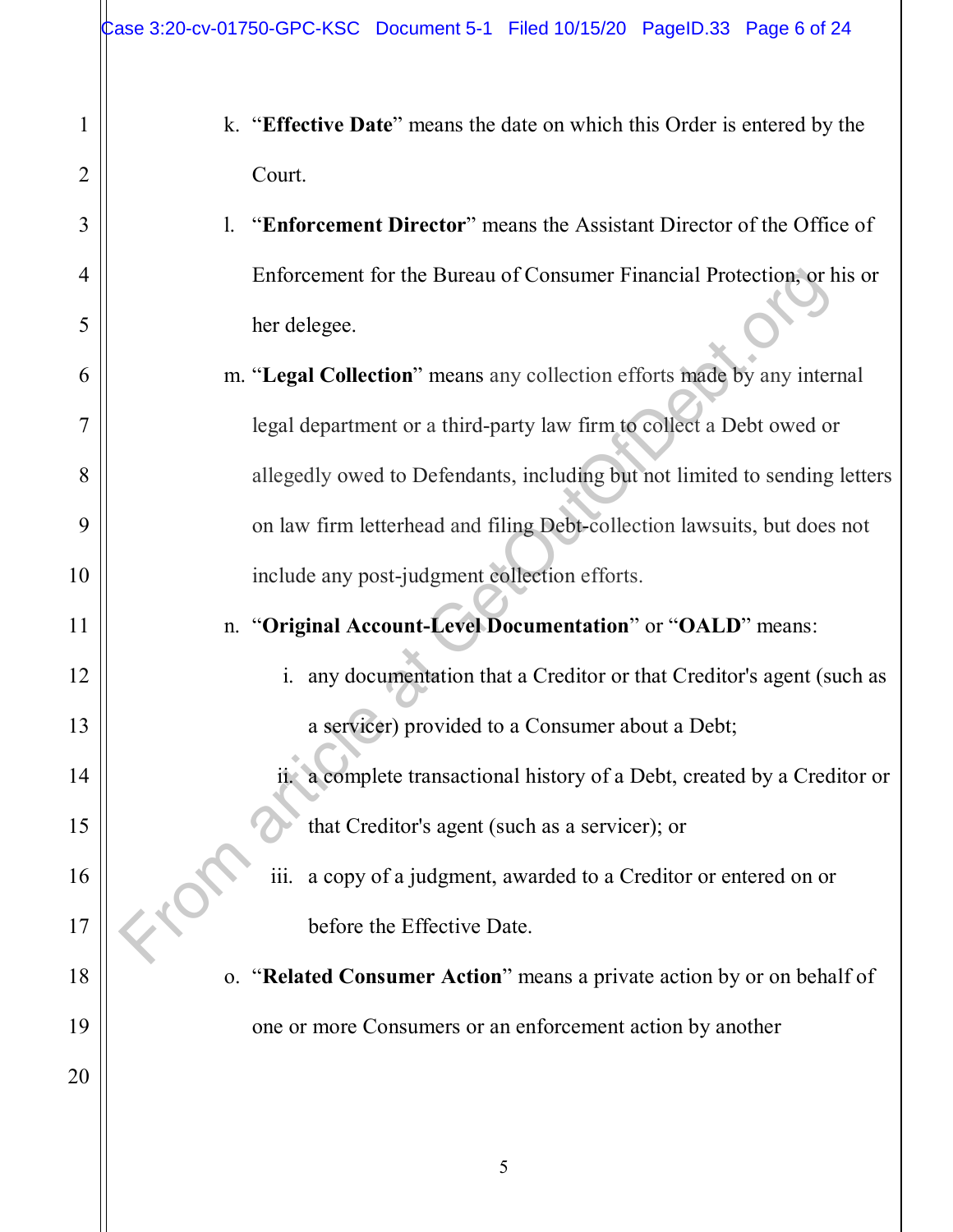|                | Case 3:20-cv-01750-GPC-KSC Document 5-1 Filed 10/15/20 PageID.34 Page 7 of 24                |
|----------------|----------------------------------------------------------------------------------------------|
| 1              | governmental agency brought against Defendants based on substantially                        |
| $\overline{2}$ | the same facts as described in the Complaint.                                                |
| 3              | "Time-Barred Debt" is a debt that is beyond an applicable statute of<br>p.                   |
| 4              | limitations for a Debt-collection lawsuit.                                                   |
| 5              | <b>CONDUCT RELIEF</b>                                                                        |
| 6              | I                                                                                            |
| 7              | IT IS ORDERED that:                                                                          |
| 8              | Defendants and their officers, agents, servants, employees, and attorneys,<br>6.             |
| 9              | and all other persons in active concert or participation with them who have actual notice    |
| 10             | of this Order, whether acting directly or indirectly, may not violate §§ 1031 and 1036 of    |
| 11             | the CFPA, 12 U.S.C. §§ 5531 and 5536, or § 807, 807(2)(A), 807(5), and 807(1) of the         |
| 12             | FDCPA, 15 U.S.C. § 1692e, 1692e(2)(A), (5), (10).                                            |
| 13             | <b>Prohibition on Failing to Disclose Known Possible Fees</b>                                |
| 14             | For 5 years after the Effective Date, Defendants and their officers, agents,<br>7.           |
| 15             | servants, employees, and attorneys, and all other persons in active concert or participation |
| 16             | with them who have actual notice of this Order, whether acting directly or indirectly, may   |
| 17             | not violate § 1036(a)(1)(B) of the CFPA, 12 U.S.C. §§ 5536(a)(1)(B), by knowingly or         |
| 18             | recklessly using a payment processor that processes Consumers' payments in another           |
| 19             | country without disclosing to Consumers the potential that Consumers may be subject to       |
| 20             |                                                                                              |
|                |                                                                                              |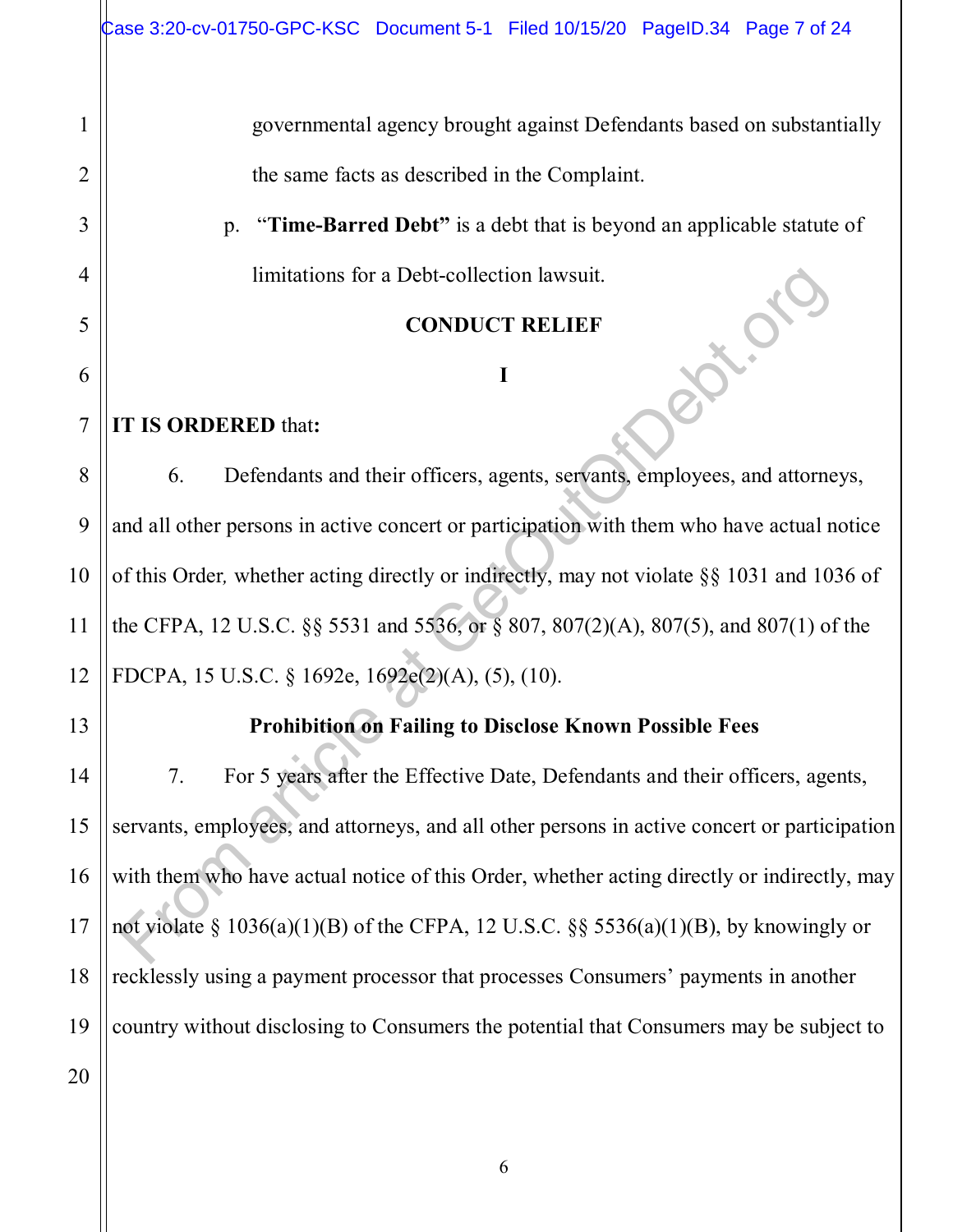1 2 fees as a result and that Consumers can avoid those fees by using alternative payment methods.

| $\overline{3}$ | <b>Extension of Certain of the 2015 Order's Conduct Provisions</b>                           |
|----------------|----------------------------------------------------------------------------------------------|
| 4              | 8.<br>For 5 years after the Effective Date, Defendants and their officers, agents,           |
| 5              | servants, employees, and attorneys, and all other persons in active concert or participation |
| 6              | with them, who have actual notice of this Order, whether acting directly or indirectly, are  |
| 7              | hereby restrained and enjoined from:                                                         |
| 8              | a. initiating a Legal Collection lawsuit unless in possession of the                         |
| 9              | following:                                                                                   |
| 10             | Original Account-Level Documentation reflecting, at a minimum:<br>$\mathbf{i}$ .             |
| 11             | the Consumer's name; the last four digits of the account number                              |
| 12             | associated with the Debt at the time of Charge-off; and the claimed                          |
| 13             | amount, prior to any post Charge-off payments (unless the claimed                            |
| 14             | amount is higher than the Charge-off Balance, in which case                                  |
| 15             | Defendants must possess (i) Original Account-Level                                           |
| 16             | Documentation reflecting the Charge-off Balance and (ii) an                                  |
| 17             | explanation of how the claimed amount was calculated and why                                 |
| 18             | such increase is authorized by the agreement creating the Debt or                            |
| 19             | permitted by law);                                                                           |
| 20             |                                                                                              |
|                |                                                                                              |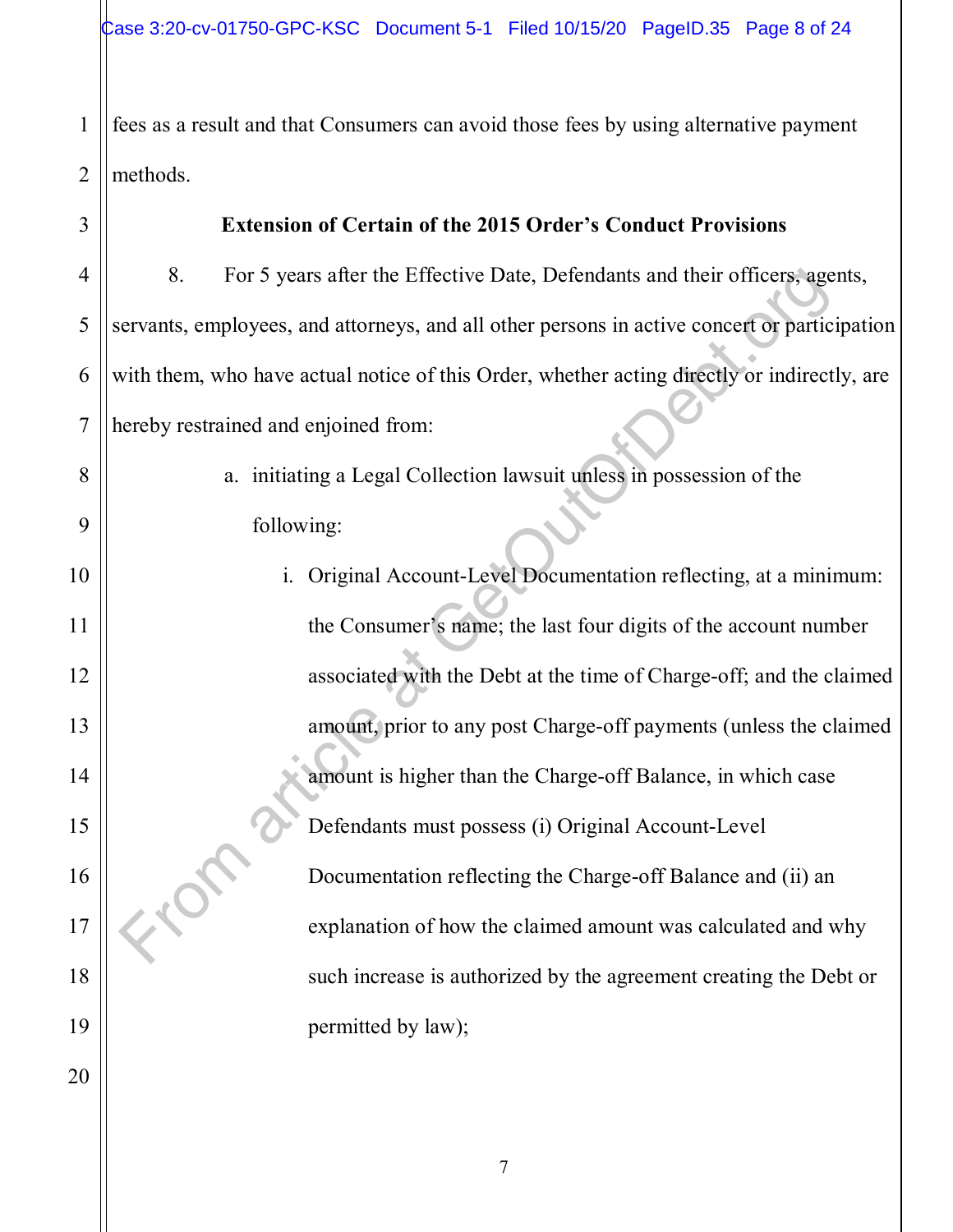| $\mathbf{1}$   | ii. if Defendants are suing under a breach of contract theory, the         |
|----------------|----------------------------------------------------------------------------|
| $\overline{2}$ | contractual terms and conditions applicable to the Debt;                   |
| 3              | iii. a chronological listing of the names of all prior owners of the Debt  |
| $\overline{4}$ | and the date of each transfer of ownership of the Debt, beginning          |
| 5              | with the name of the Creditor at the time of Charge-off; and               |
| 6              | iv. any one of the following:                                              |
| 7              | 1. a document signed by the Consumer evidencing the opening                |
| 8              | of the account forming the basis for the Debt; or                          |
| 9              | 2. OALD reflecting a purchase, payment, or actual use of the               |
| 10             | account by the Consumer.                                                   |
| 11             | b. engaging in any Legal Collection without providing the Consumer with    |
| 12             | certain information about the Debt, unless previously provided, including  |
| 13             | but not limited to, the following information:                             |
| 14             | i. the name of the Creditor at the time of Charge-off, including the       |
| 15             | name under which the Creditor did business with the Consumer;              |
| 16             | the last four digits of the account number associated with the Debt<br>11. |
| 17             | at the time of the Consumer's last monthly account statement, or, if       |
| 18             | not available, at the time of Charge-off;                                  |
| 19             | iii. the Charge-off Balance;                                               |
| 20             |                                                                            |
|                |                                                                            |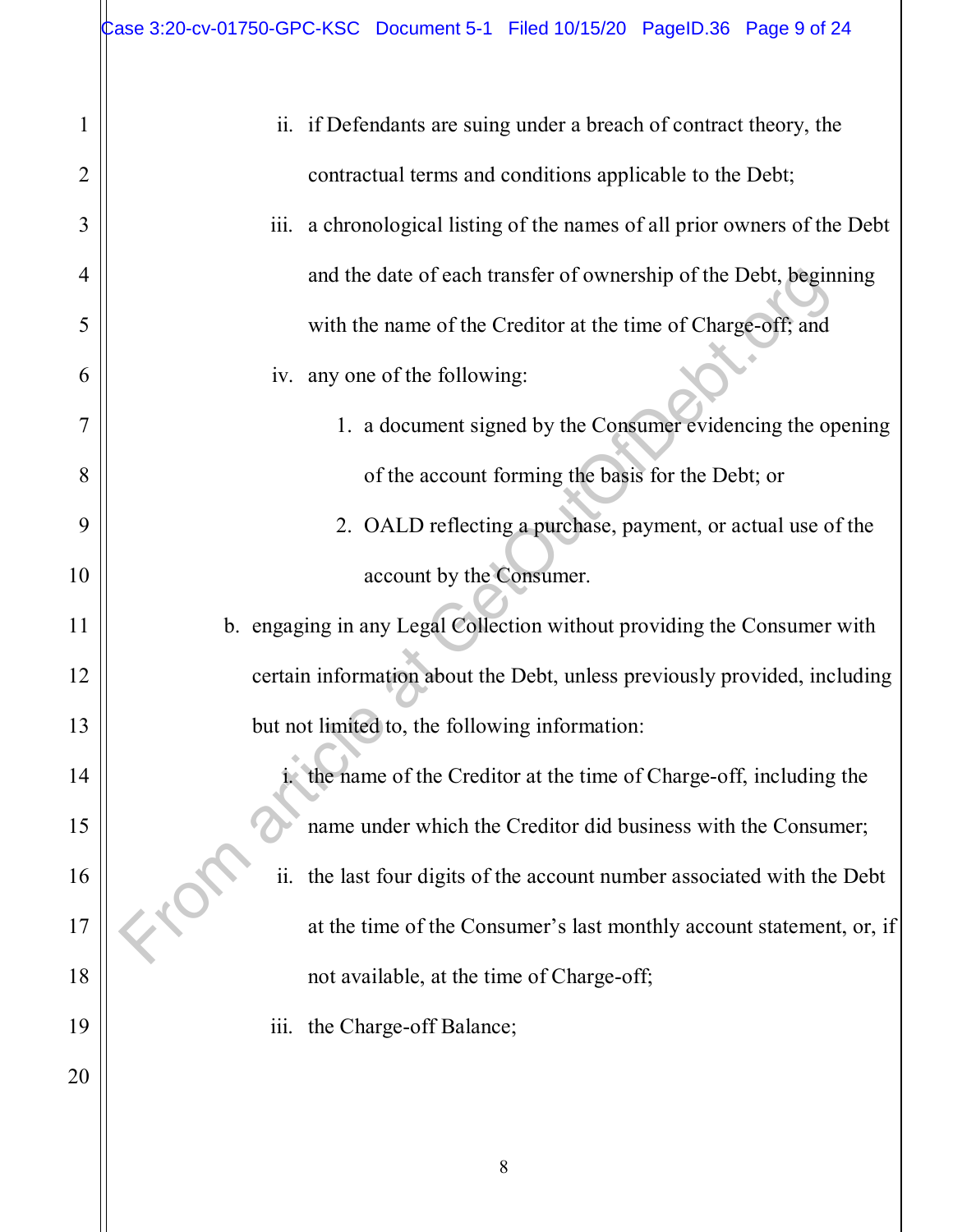iv. Defendants' method of calculating any amount claimed in excess of the Charge-off Balance; and

3 4 5 6 7 8 9 10 11 12 13 v. a statement that, upon Defendants' receipt of a written request, the Consumer will be provided with copies of the documentation referenced in Subsection (a) of this Paragraph. For any disclosure made pursuant to this provision after the Effective Date, Defendants must inform the Consumer that it will provide the requested documentation "within 30 days" of a request and "at no cost." *Provided that*, Defendants have to provide such documentation only once per year and that Defendants are not required to provide such documentation in response to a request made more than one year after Defendants have ceased collecting the Debt. Consumer will be provided with copies of the documentation<br>
referenced in Subsection (a) of this Paragraph. For any disclemate pursuant to this provision after the Effective Date,<br>
Defendants must inform the Consumer that

14 15 16 17 9. For 5 years after the Effective Date, Defendants and their officers, agents, servants, employees, and attorneys, and all other persons in active concert or participation with them who have actual notice of this Order, whether acting directly or indirectly, are hereby restrained and enjoined from:

18

19

20

1

2

a. collecting or attempting to collect any Time-Barred Debt through litigation or arbitration;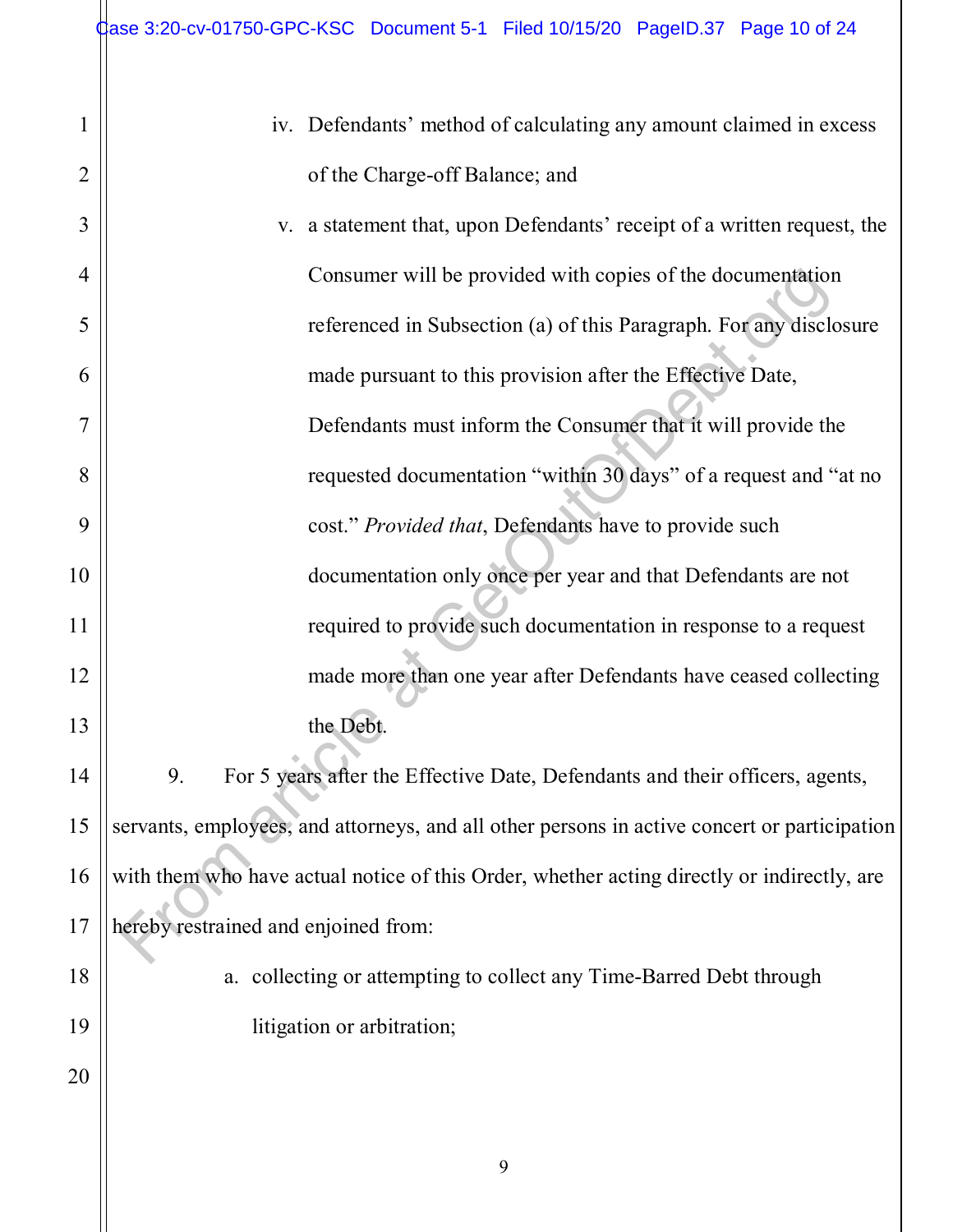1

2

3

4

5

6

7

8

9

10

11

12

13

14

15

16

17

18

19

20

b. collecting or attempting to collect any Time-Barred Debt through any means, including but not limited to telephone calls and written communications, without clearly and prominently disclosing to the Consumer:

i. for those Consumer accounts where the Debt is Time-Barred and generally cannot be included in a Consumer report under the provisions of the Fair Credit Reporting Act, 15 U.S.C. § 1681c(a), but can be collected through other means pursuant to applicable state law, Defendants will include the following statement: "The law limits how long you can be sued on a debt and how long a debt can appear on your credit report. Due to the age of this debt, we will not sue you for it or report payment or non-payment of it to a credit bureau"; and From an expected to the Fair Credit Reporting Act, 15 U.S.C. § 168<br>The provisions of the Fair Credit Reporting Act, 15 U.S.C. § 168<br>but can be collected through other means pursuant to applica<br>state law, Defendants will in

ii. for those Consumer accounts where the Debt is Time-Barred but can be collected through other means pursuant to applicable state law and may be included in a Consumer report under the provisions of the Fair Credit Reporting Act, 15 U.S.C. § 1681c(a), Defendants will include the following statement: "The law limits how long you can be sued on a debt. Because of the age of your debt, we will not sue you for it."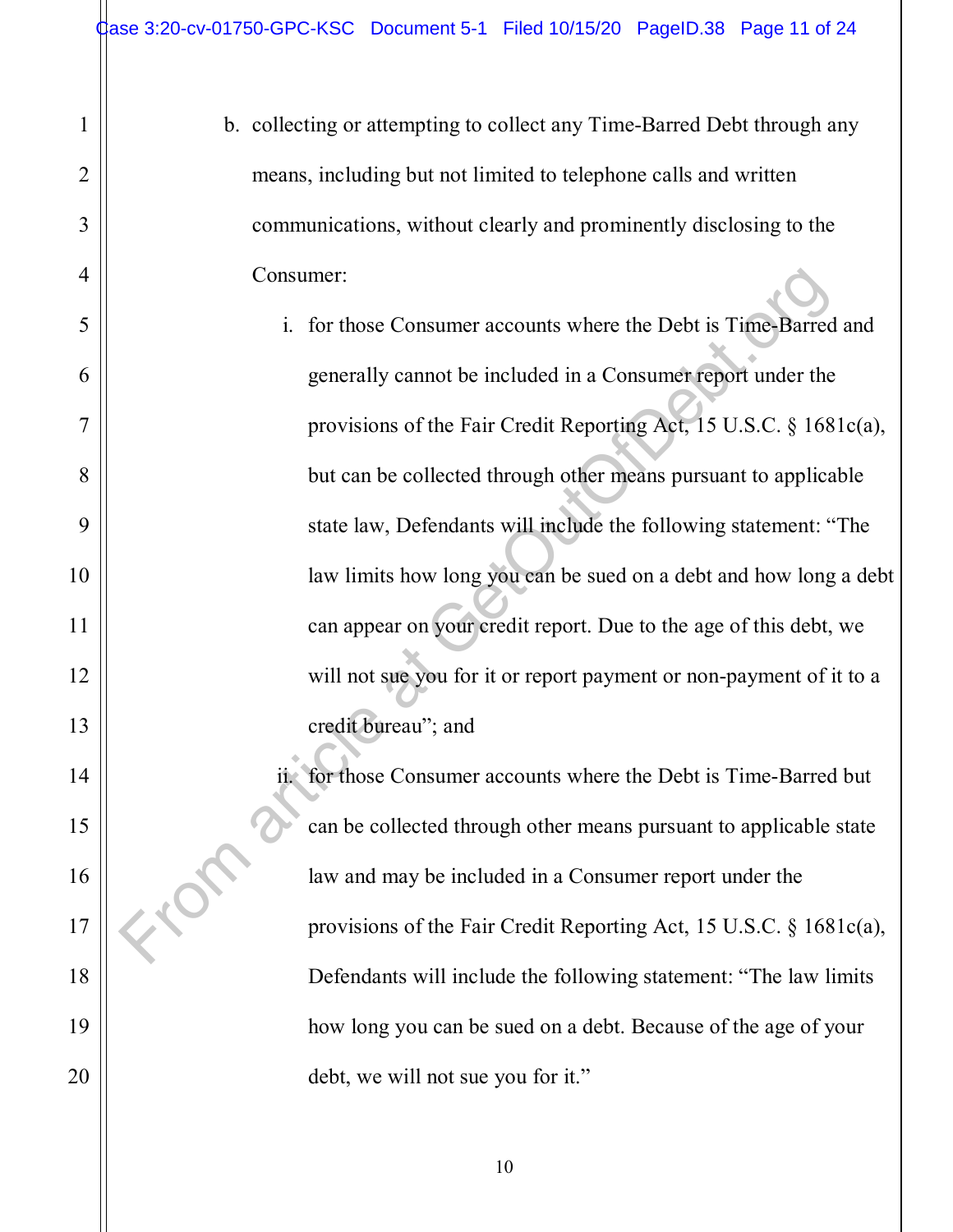| $\mathbf 1$    | Provided, however, that with regard to telephonic communications,                   |
|----------------|-------------------------------------------------------------------------------------|
| $\overline{2}$ | Defendants are not required to make either disclosure to any individual             |
| 3              | person more than once per 30-day period; or                                         |
| 4              | c. making any representation or statement, or taking any other action that          |
| 5              | interferes with, detracts from, contradicts, or otherwise undermines the            |
| 6              | disclosures required by $\P$ 9(b).                                                  |
| 7              | d. Defendants will be deemed to have complied with the disclosure                   |
| 8              | requirements of $\P$ [ $\phi$ ] (b) and (c) if they make a disclosure to Consumers  |
| 9              | using the relevant language from a model form approved by the Bureau                |
| 10             | in any final rule issued by the Bureau under the FDCPA or a disclosure              |
| 11             | that:                                                                               |
| 12             | i. is required by the laws or regulations of a specific jurisdiction;               |
| 13             | ii. complies with those laws or regulations; and                                    |
| 14             | iii. is substantially similar to the disclosure required by $\P$ 9(b).              |
| 15             | $\mathbf{I}$                                                                        |
| 16             | <b>Role of the Board</b>                                                            |
| 17             | <b>IT IS</b><br><b>HER ORDERED that:</b>                                            |
| 18             | The Board must review all submissions (including plans, reports, programs,<br>10.   |
| 19             | policies, and procedures) required by this Order prior to submission to the Bureau. |
| 20             |                                                                                     |
|                |                                                                                     |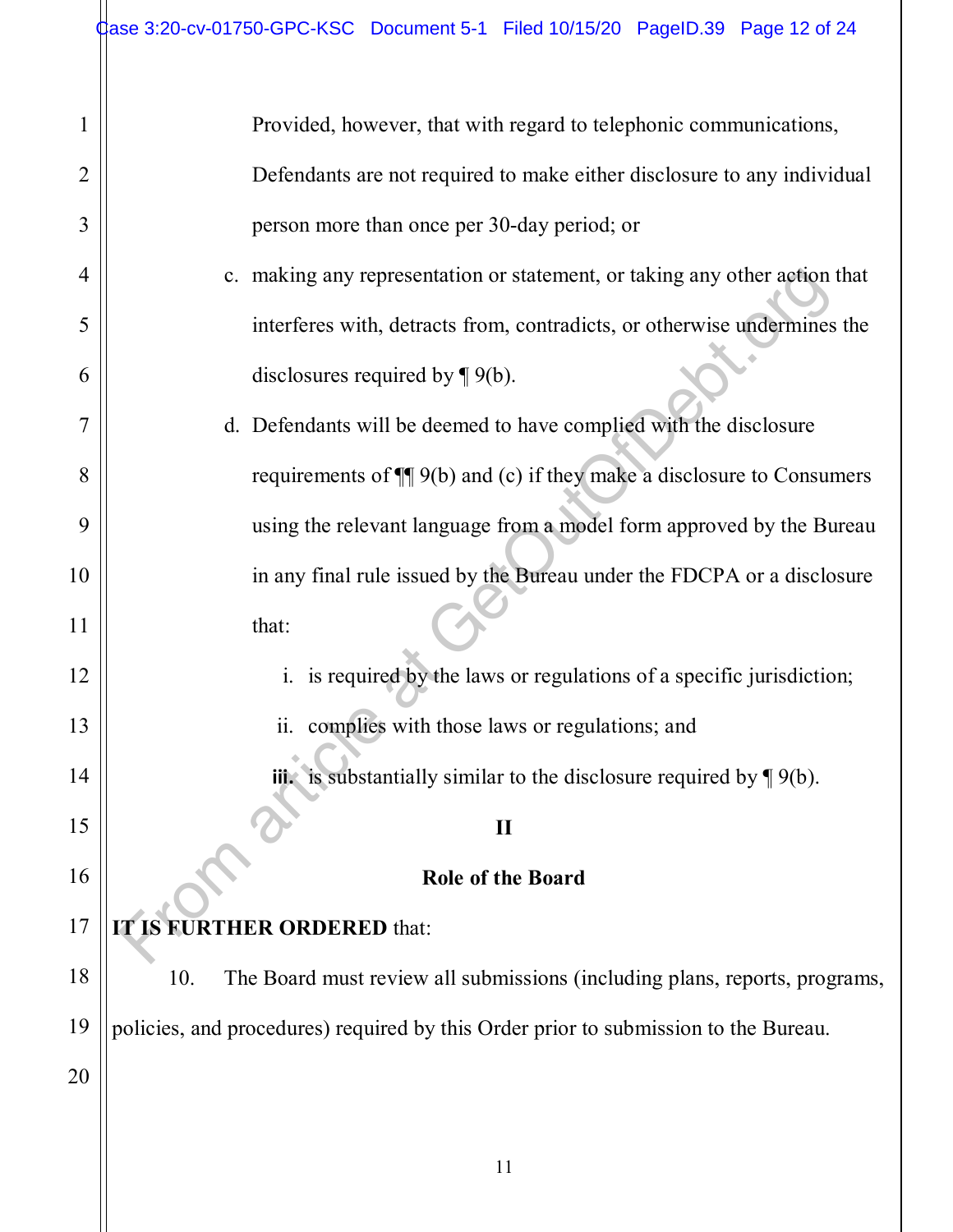| $\mathbf{1}$   | The Board will have the ultimate responsibility for proper and sound<br>11.           |  |
|----------------|---------------------------------------------------------------------------------------|--|
| $\overline{2}$ | management of Defendants and for ensuring that Defendants comply with the laws that   |  |
| 3              | the Bureau enforces, including Federal consumer-financial laws and this Order.        |  |
| $\overline{4}$ | In each instance that this Order requires the Board to ensure adherence to, or<br>12. |  |
| 5              | perform certain obligations of Defendants, the Board must:                            |  |
| 6              | a. authorize whatever actions are necessary for Defendants to fully comply            |  |
| 7              | with this Order;                                                                      |  |
| 8              | b. require timely reporting by management to the Board on the status of               |  |
| 9              | compliance obligations; and                                                           |  |
| 10             | c. require timely and appropriate corrective action to remedy any material            |  |
| 11             | non-compliance with any failures to comply with Board directives related              |  |
| 12             | to this Section.                                                                      |  |
| 13             | <b>MONETARY PROVISIONS</b>                                                            |  |
| 14             | Ш                                                                                     |  |
| 15             | <b>Order to Pay Redress</b>                                                           |  |
| 16             | IT IS FURTHER ORDERED that:                                                           |  |
| 17             | A judgment for monetary relief is entered in favor of the Bureau and against<br>13.   |  |
| 18             | Defendants in the amount of \$78,308.81, which includes:                              |  |
| 19             | a. \$69,377 in redress that Defendants already voluntarily provided; and              |  |
| 20             |                                                                                       |  |
|                |                                                                                       |  |
|                | 12                                                                                    |  |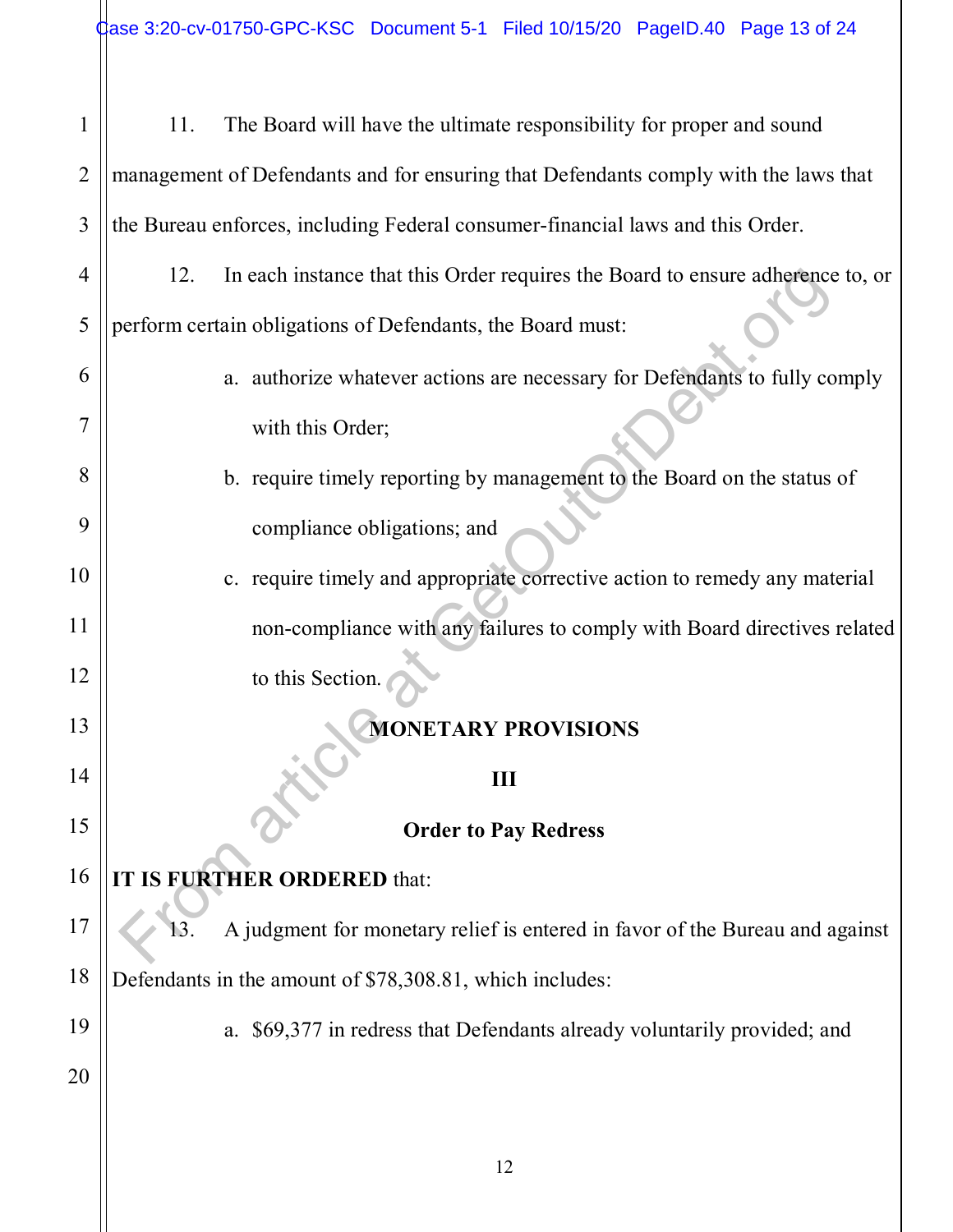1 2 3 4 5 6 7 8 9 10 11 12 13 14 15 16 17 18 19 20 b. \$8,931.81 in redress that Defendants must pay to any Affected Consumers in the amount collected from an Affected Consumer after that Affected Consumer requested OALD but before Defendants provided OALD. 14. Defendants may not condition the payment of any redress to any Affected Consumer under this Order on that Affected Consumer waiving any right. **IV Order to Pay Civil Money Penalty IT IS FURTHER ORDERED** that: 15. Under § 1055(c) of the CFPA, 12 U.S.C. § 5565(c), by reason of the violations of law alleged in the Complaint and continuing until the Effective Date and taking into account the factors in 12 U.S.C. § 5565(c)(3), Defendants must pay a civil money penalty of \$15 million to the Bureau. 16. Within 10 days of the Effective Date, Defendants must pay the civil money penalty by wire transfer to the Bureau or to the Bureau's agent in compliance with the Bureau's wiring instructions. 17. The civil money penalty paid under this Order will be deposited in the Civil Penalty Fund of the Bureau as required by  $\S$  1017(d) of the CFPA, 12 U.S.C.  $\S$  5497(d). OALD.<br>
14. Defendants may not condition the payment of any redress to any Affectonsumer under this Order on that Affected Consumer waiving any right.<br>
IV<br>
15. Under § 1055(c) of the CFPA, 12 U.S.C. § 5565(c), by reason of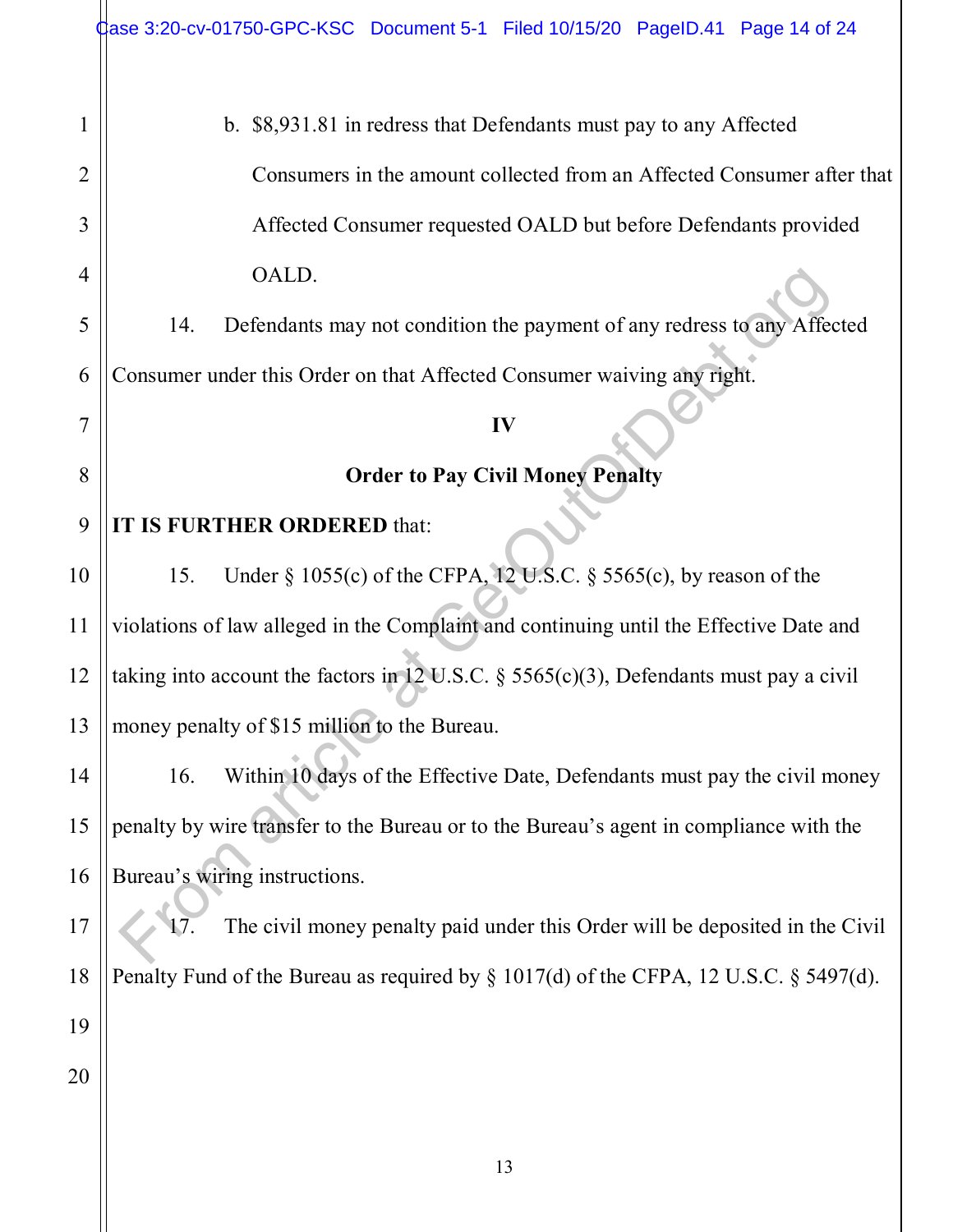Ш

| $\mathbf 1$    | Defendants must treat the civil money penalty paid under this Order as a<br>18.             |
|----------------|---------------------------------------------------------------------------------------------|
| $\overline{2}$ | penalty paid to the government for all purposes. Regardless of how the Bureau ultimately    |
| 3              | uses those funds, Defendants may not:                                                       |
| 4              | a. claim, assert, or apply for a tax deduction, tax credit, or any other tax                |
| 5              | benefit for any civil money penalty paid under this Order or                                |
| 6              | b. seek or accept, directly or indirectly, reimbursement or indemnification                 |
| 7              | from any source, including but not limited to payment made under any                        |
| 8              | insurance policy, with regard to any civil money penalty paid under this                    |
| 9              | Order.                                                                                      |
| 10             |                                                                                             |
| 11             | <b>Additional Monetary Provisions</b>                                                       |
| 12             | IT IS FURTHER ORDERED that:                                                                 |
| 13             | In the event of any default on Defendants' obligations to make payment<br>19.               |
| 14             | under this Order, interest, computed under 28 U.S.C. § 1961, as amended, will accrue on     |
| 15             | any outstanding amounts not paid from the date of default to the date of payment, and       |
| 16             | will immediately become due and payable.                                                    |
| 17             | Defendants relinquish all dominion, control, and title to the funds paid under<br>20.       |
| 18             | this Order to the fullest extent permitted by law, and no part of the funds may be returned |
| 19             | to Defendants.                                                                              |
| 20             |                                                                                             |
|                |                                                                                             |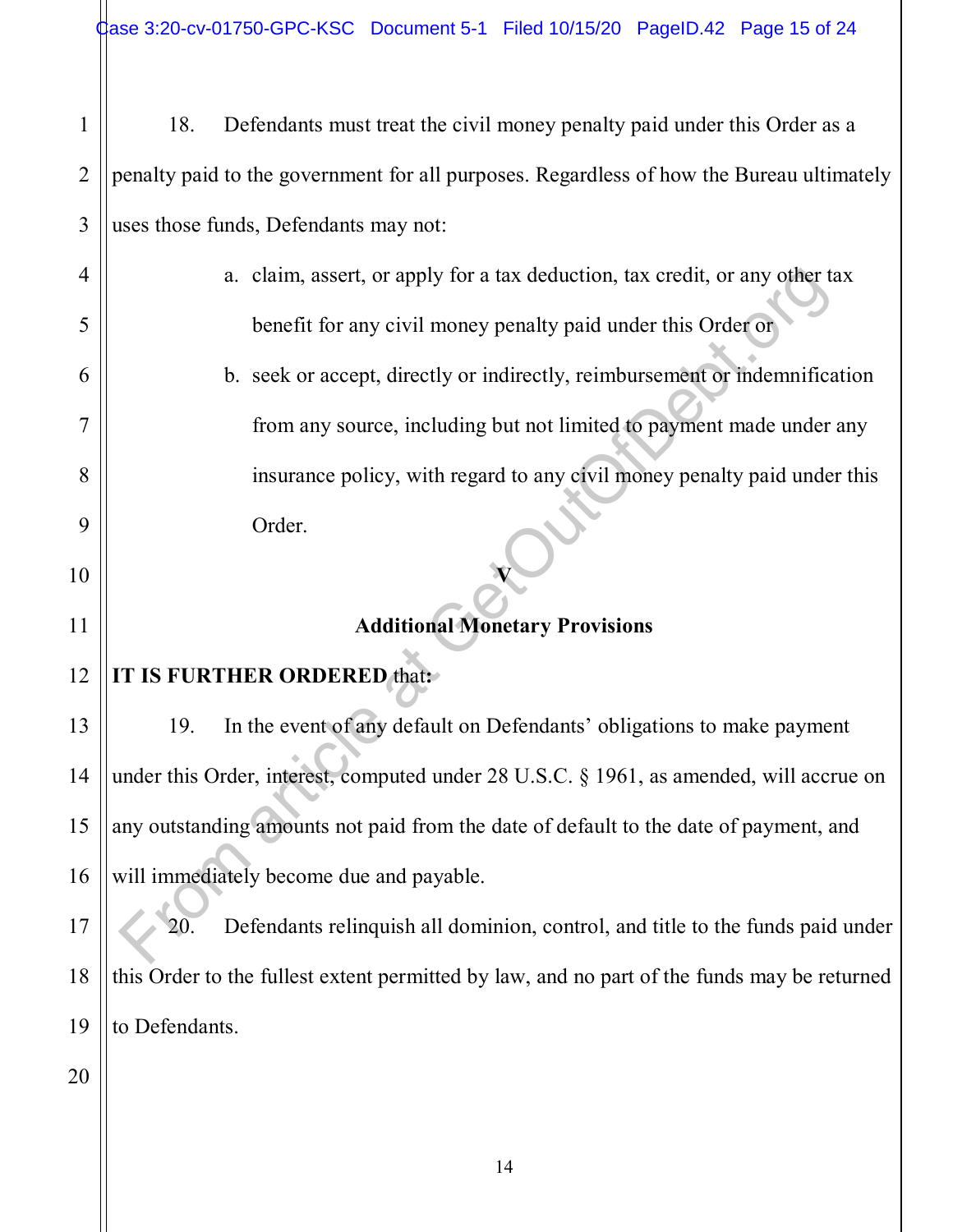1 2 3 4 5 21. The facts alleged in the Complaint will be taken as true and be given collateral estoppel effect, without further proof, in any proceeding based on the entry of this Order, or in any subsequent civil litigation by or on behalf of the Bureau in a proceeding to enforce its rights to any payment or monetary judgment under this Order, such as a nondischargeability complaint in any bankruptcy case.

- 6 7 8 9 22. The facts alleged in the Complaint establish all elements necessary to sustain an action by the Bureau under to  $\S$  523(a)(2)(A) of the Bankruptcy Code, 11 U.S.C. § 523(a)(2)(A), and for such purposes this Order will have collateral estoppel effect against each Defendant, even in such Defendant's capacity as debtor-in-possession.
- 10 11 12 13 14 15 16 17 18 19 20 23. Under 31 U.S.C. § 7701, Defendants, unless they already have done so, must furnish to the Bureau their taxpayer-identification numbers, which may be used for purposes of collecting and reporting on any delinquent amount arising out of this Order. 24. Within 30 days of the entry of a final judgment, order, or settlement in a Related Consumer Action under this Order, Defendants must notify the Enforcement Director of the final judgment, order, or settlement in writing. That notification must indicate the amount of redress, if any, that Defendants paid or are required to pay to Consumers and describe the Consumers or classes of Consumers to whom that redress has been or will be paid. To preserve the deterrent effect of the civil money penalty in any Related Consumer Action, Defendants may not argue that Defendants are entitled to, nor may Defendants benefit by, any offset or reduction of any monetary remedies proceeding to enforce its rights to any payment or monetary judgment under this O<br>
uch as a nondischargeability complaint in any bankruptcy case.<br>
22. The facts alleged in the Complaint establish all elements necessary to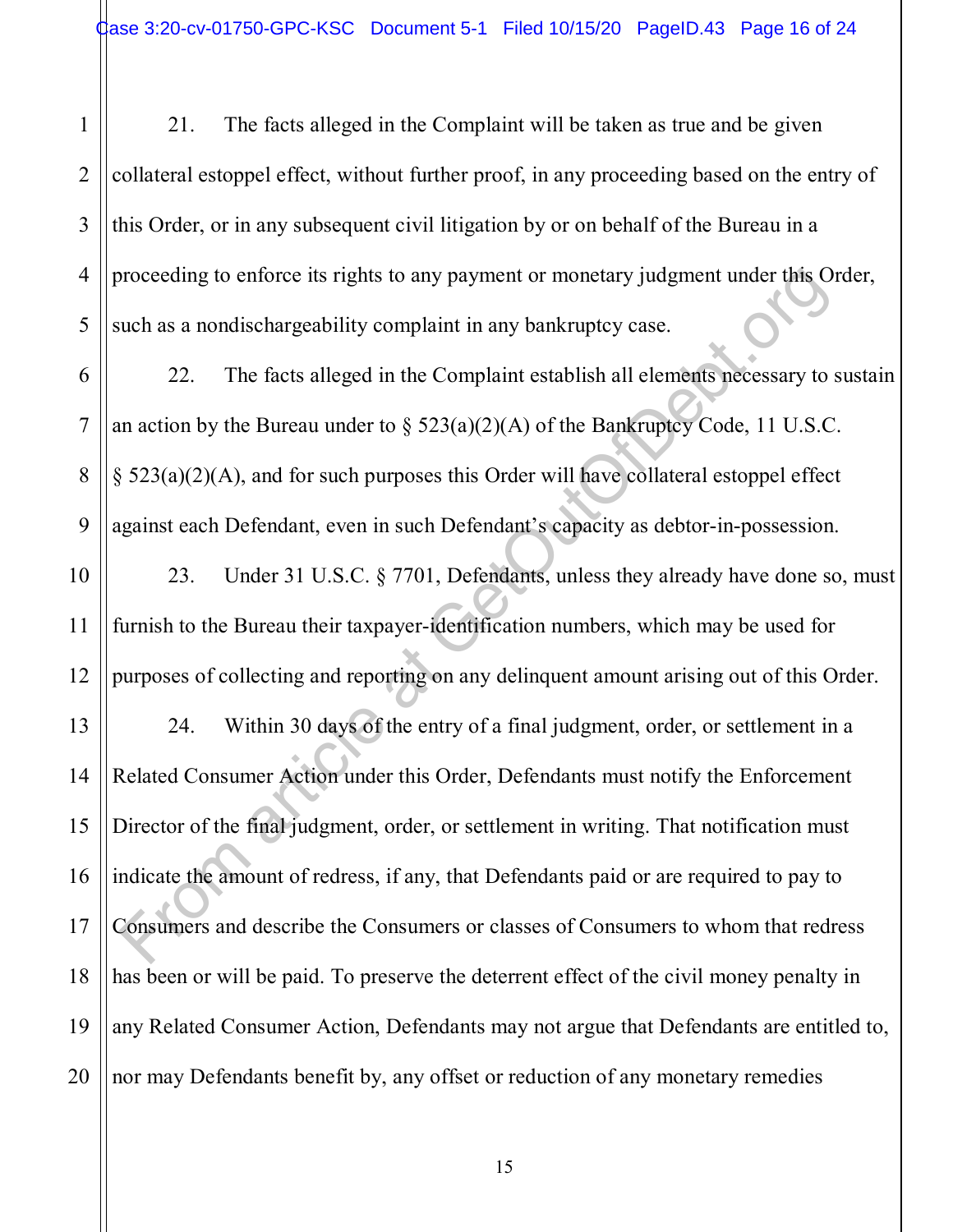1 2 3 4 5 6 7 8 9 10 imposed in the Related Consumer Action because of the civil money penalty paid in this action or because of any payment that the Bureau makes from the Civil Penalty Fund. If the court in any Related Consumer Action offsets or otherwise reduces the amount of compensatory monetary remedies imposed against Defendants based on the civil money penalty paid in this action or based on any payment that the Bureau makes from the Civil Penalty Fund, Defendants must, within 30 days after entry of a final order granting such offset or reduction, notify the Bureau and pay the amount of the offset or reduction to the U.S. Treasury. Such a payment will not be considered an additional civil money penalty and will not change the amount of the civil money penalty imposed in this action. **COMPLIANCE PROVISIONS** compensatory monetary remedies imposed against Defendants based on the civil m<br>
From alty paid in this action or based on any payment that the Bureau makes from the<br>
Penalty Fund, Defendants must, within 30 days after entr

# 11

## 12

13

### **Reporting Requirements**

**VI**

### **IT IS FURTHER ORDERED** that:

14 15 16 17 18 19 25. Defendants must notify the Bureau of any development that may affect compliance obligations arising under this Order, including but not limited to, a dissolution, assignment, sale, merger, or other action that would result in the emergence of a successor company; the creation or dissolution of a subsidiary, parent, or affiliate that engages in any acts or practices subject to this Order; the filing of any bankruptcy or insolvency proceeding by or against any Defendants; or a change in any Defendants'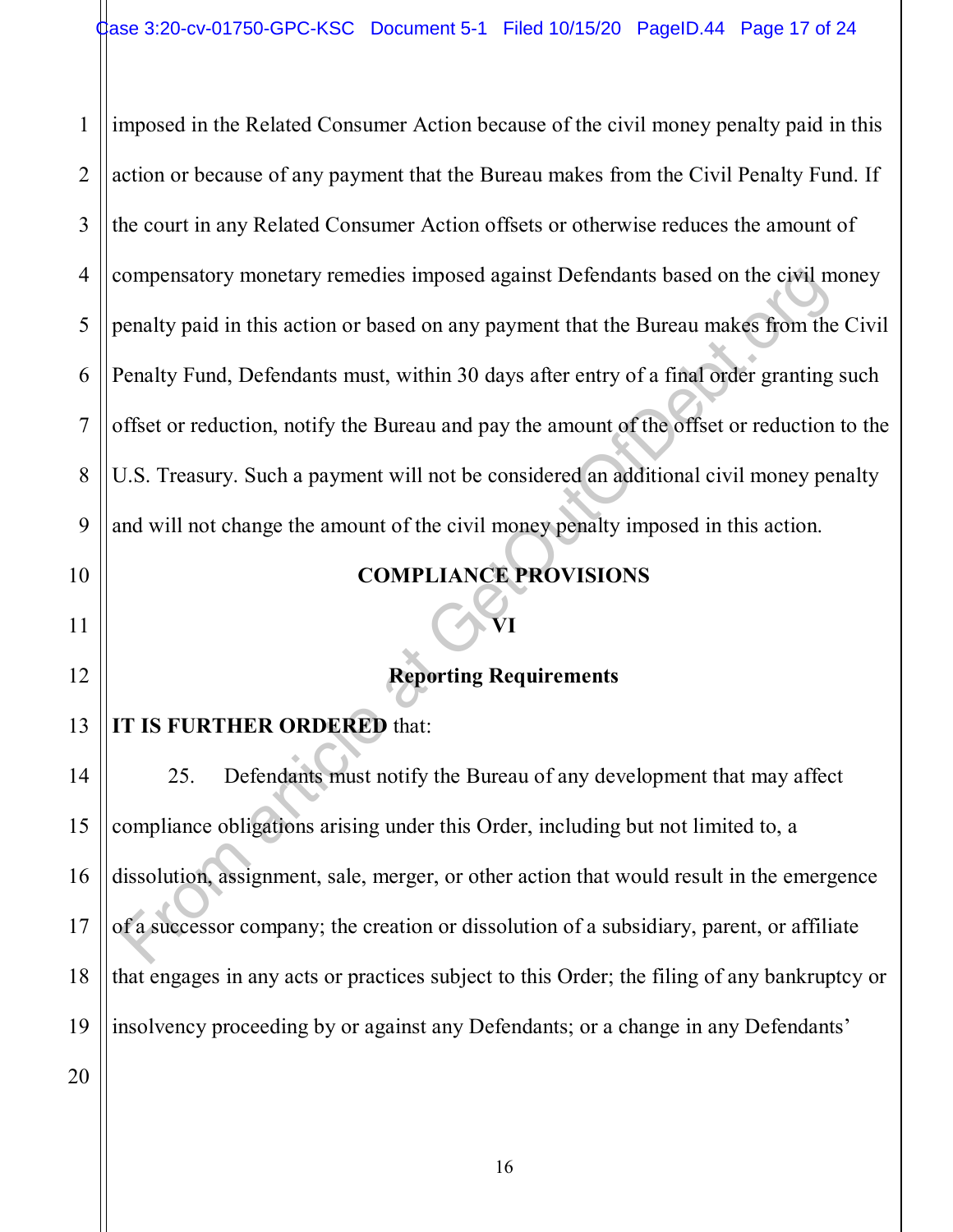| $\mathbf{1}$   | name or address. Defendants must provide this notice, if practicable, at least 30 days     |
|----------------|--------------------------------------------------------------------------------------------|
| $\overline{2}$ | before the development, but in any case no later than 14 days after the development.       |
| 3              | 26.<br>Within 7 days of the Effective Date, each Defendant must:                           |
| 4              | a. designate to the Bureau at least one telephone number and email,                        |
| 5              | physical, and postal address as points of contact, which the Bureau may                    |
| 6              | use to communicate with Defendant;                                                         |
| 7              | b. identify to the Bureau all businesses that do business in the United States             |
| 8              | for which any Defendant is the majority owner, or that any Defendant                       |
| 9              | directly or indirectly controls, by all of their names, telephone numbers,                 |
| 10             | and physical, postal, email, and Internet addresses; and                                   |
| 11             | c. describe to the Bureau the activities of each such business, including the              |
| 12             | products and services offered, and the means of advertising, marketing,                    |
| 13             | and sales.                                                                                 |
| 14             | Defendants must report to the Bureau any change in the information required<br>27.         |
| 15             | to be submitted under $\P$ 26 at least 30 days before the change or as soon as practicable |
| 16             | after learning about the change, whichever is sooner.                                      |
| 17             | Within 90 days of the Effective Date, again one year after the Effective<br>28.            |
| 18             | Date, and annually for 4 years thereafter, Defendants must submit to the Bureau's          |
| 19             | Enforcement Director an accurate written compliance progress report sworn to under         |
| 20             |                                                                                            |
|                |                                                                                            |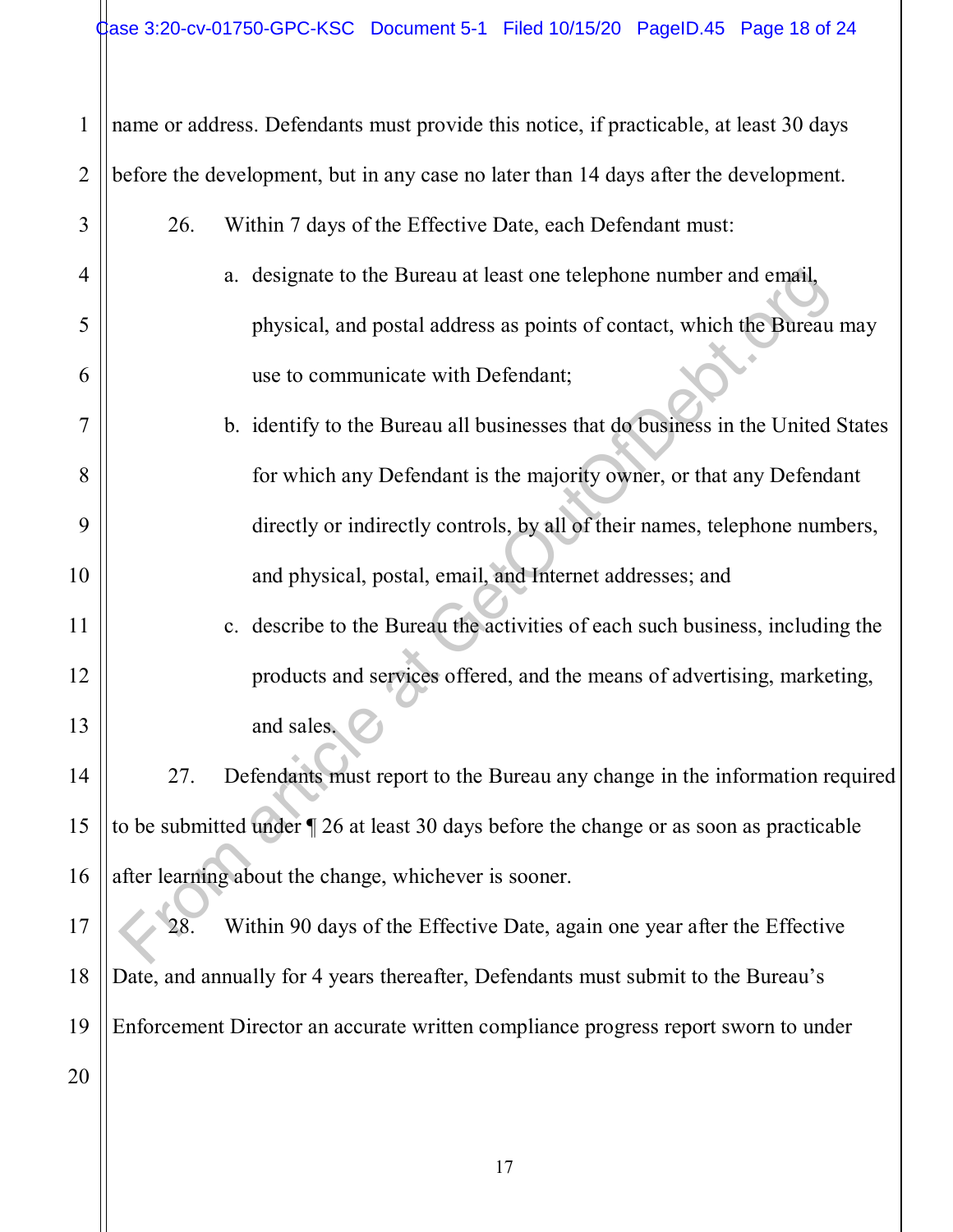1 2 penalty of perjury (Compliance Report) that has been approved by the Board, sworn to under the penalty of perjury, which, at a minimum:

| 3  | a. lists each applicable paragraph and subparagraph of the Order and                   |
|----|----------------------------------------------------------------------------------------|
| 4  | describes in detail the manner and form in which Defendants have                       |
| 5  | complied with each such paragraph and subparagraph of this Order;                      |
| 6  | b. provides proof of the provision of full redress to Affected Consumers,              |
| 7  | unless previously submitted to the Bureau; and                                         |
| 8  | c. attaches a copy of each Order Acknowledgment obtained under § VII,                  |
| 9  | unless previously submitted to the Bureau.                                             |
| 10 | VIJ                                                                                    |
| 11 | <b>Order Distribution and Acknowledgment</b>                                           |
| 12 | IT IS FURTHER ORDERED that:                                                            |
| 13 | Within 7 days of the Effective Date, each Defendant must submit to the<br>29.          |
| 14 | Bureau's Enforcement Director an acknowledgment of receipt of this Order, sworn under  |
| 15 | penalty of perjury.                                                                    |
| 16 | Within 30 days of the Effective Date, Defendants must deliver a copy of this<br>30.    |
| 17 | Order to each of its Board members and executive officers, as well as to any managers, |
| 18 | employees, service providers, or other agents and representatives who have             |
| 19 | responsibilities related to the subject matter of the Order.                           |
| 20 |                                                                                        |
|    |                                                                                        |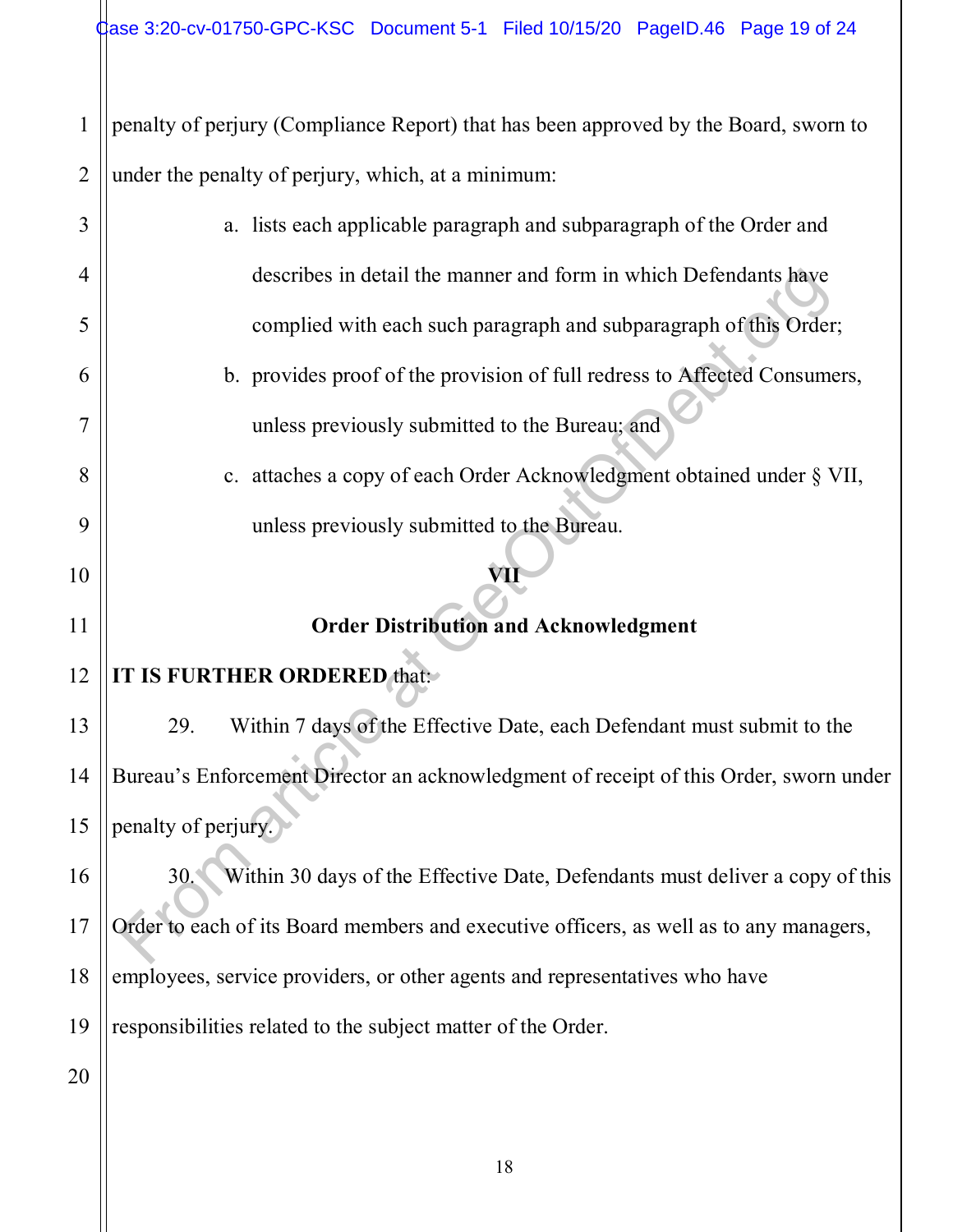| $\mathbf{1}$   | For 5 years from the Effective Date, Defendants must deliver a copy of this<br>31.            |
|----------------|-----------------------------------------------------------------------------------------------|
| $\overline{2}$ | Order to any business entity resulting from any change in structure referred to in $\S$ VI,   |
| 3              | any future Board members and executive officers, as well as to any managers, employees,       |
| $\overline{4}$ | service providers, or other agents and representatives who will have responsibilities         |
| 5              | related to the subject matter of the Order before they assume their responsibilities.         |
| 6              | Defendants must secure a signed and dated statement acknowledging receipt<br>32.              |
| $\overline{7}$ | of a copy of this Order, ensuring that any electronic signatures comply with the              |
| 8              | requirements of the E-Sign Act, 15 U.S.C. § 7001 et seq., within 45 days of delivery,         |
| 9              | from all persons receiving a copy of this Order under this Section.                           |
| 10             | Should any Defendant seek to transfer or assign all or part of its operations<br>33.          |
| 11             | that are subject to this Order, it must, as a condition of sale, obtain the written agreement |
| 12             | of the transferee or assignee to comply with all applicable provisions of this Order.         |
| 13             | VIII                                                                                          |
| 14             | Recordkeeping                                                                                 |
| 15             | <b>RTHER ORDERED that:</b>                                                                    |
| 16             | Defendants must create, for at least 5 years from the Effective Date, the<br>34.              |
| 17             | following business records:                                                                   |
| 18             | a. all documents and records necessary to demonstrate full compliance with                    |
| 19             | each provision of this Order, including all submissions to the Bureau;                        |
| 20             | and                                                                                           |
|                |                                                                                               |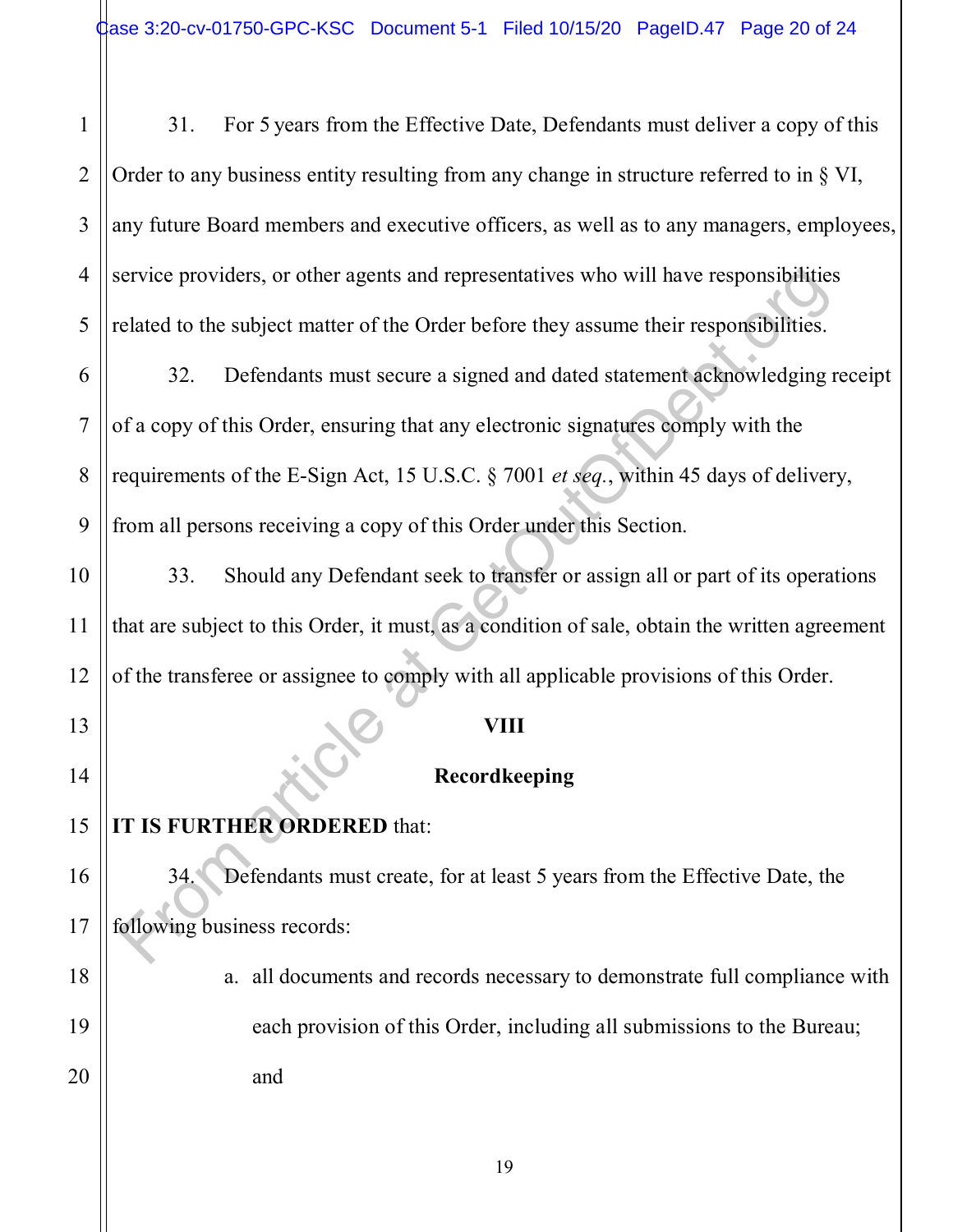1 2 3 4 5 6 7 8 9 10 11 12 13 14 15 16 17 18 19 20 b. all documents and records pertaining to the redress described in § III above. Defendants must retain these documents for at least 5 years after creation and make them available to the Bureau upon the Bureau's request. **IX Notices IT IS FURTHER ORDERED** that: 35. Unless otherwise directed in writing by the Bureau, Defendants must provide all submissions, requests, communications, or other documents relating to this Order in writing, with the subject line, "BCFP v. Encore Capital Group, Inc., et al.; Case No. 20-cv-1750," and send them by overnight courier or first-class mail to the below address and contemporaneously by email to Enforcement Compliance@cfpb.gov: Assistant Director for Enforcement Bureau of Consumer Financial Protection ATTENTION: Office of Enforcement 1700 G Street, N.W. Washington D.C. 20552 36. Encore may seek a modification to non-material requirements of this Order (*e.g.*, reasonable extensions of time and changes to reporting requirements) by submitting a written request to the Enforcement Director. The Enforcement Director may, in his or her discretion, modify any non-material requirements of this Order (*e.g.*, reasonable extensions of time and changes to reporting requirements) if he or she determines good FROM MORET UNITY INCREDUCED AT THE VICE AT A CHANGE TO SUPPOSE A CHANGE THE SUPPOSE AT A CHANGE THE SUPPOSE CONTROLLED THE SUPPOSE CONTROLLED INCREDUCED THE VICE AT A SOLUTION OF A CHANGE THE SUPPOSE CONTROLLED AND MORET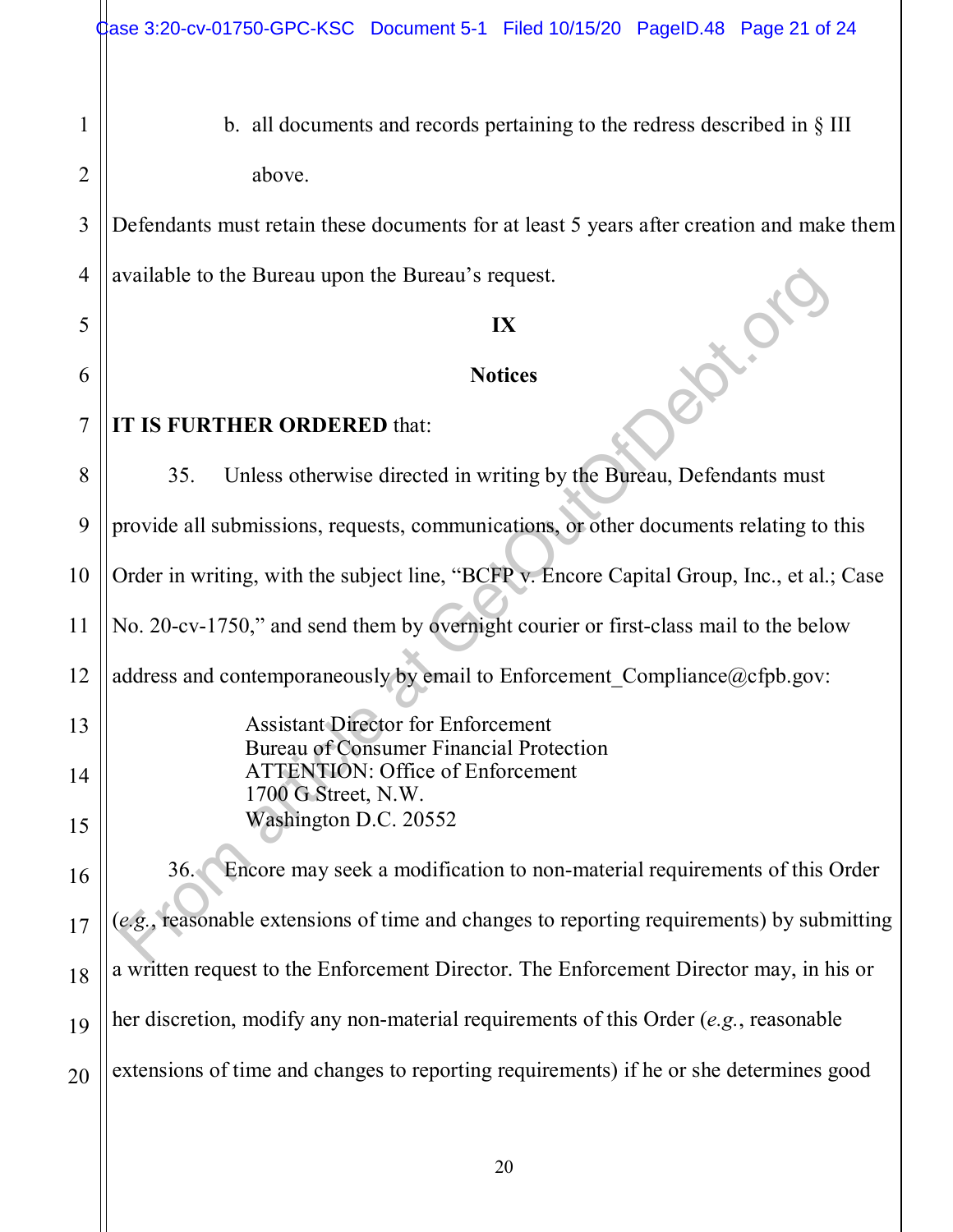1 2 cause justifies the modification. Any such modification by the Enforcement Director must be in writing.

### **X**

### **Compliance Monitoring**

8 9 10 11 12 13 14 15 **IT IS FURTHER ORDERED** that, to monitor Defendants' compliance with this Order: 37. Within 14 days of receipt of a written request from the Bureau, Defendants must submit additional compliance reports or other requested non-privileged information related to the requirements of this Order, which must be sworn under penalty of perjury; provide sworn testimony related to the requirements of this Order and Defendants' compliance with those requirements; or produce non-privileged documents related to the requirements of this Order and Defendants' compliance with those requirements. 38. Defendants must permit Bureau representatives to interview about the requirements of this Order and Defendants' compliance with those requirements any employee or other person affiliated with Defendants who has agreed to such an interview. The person interviewed may have counsel present. From article at GetOutOfDebt.org

39. Nothing in this Order will limit the Bureau's lawful use of civil investigative demands under 12 C.F.R. § 1080.6 or other compulsory process.

16

17

18

19

20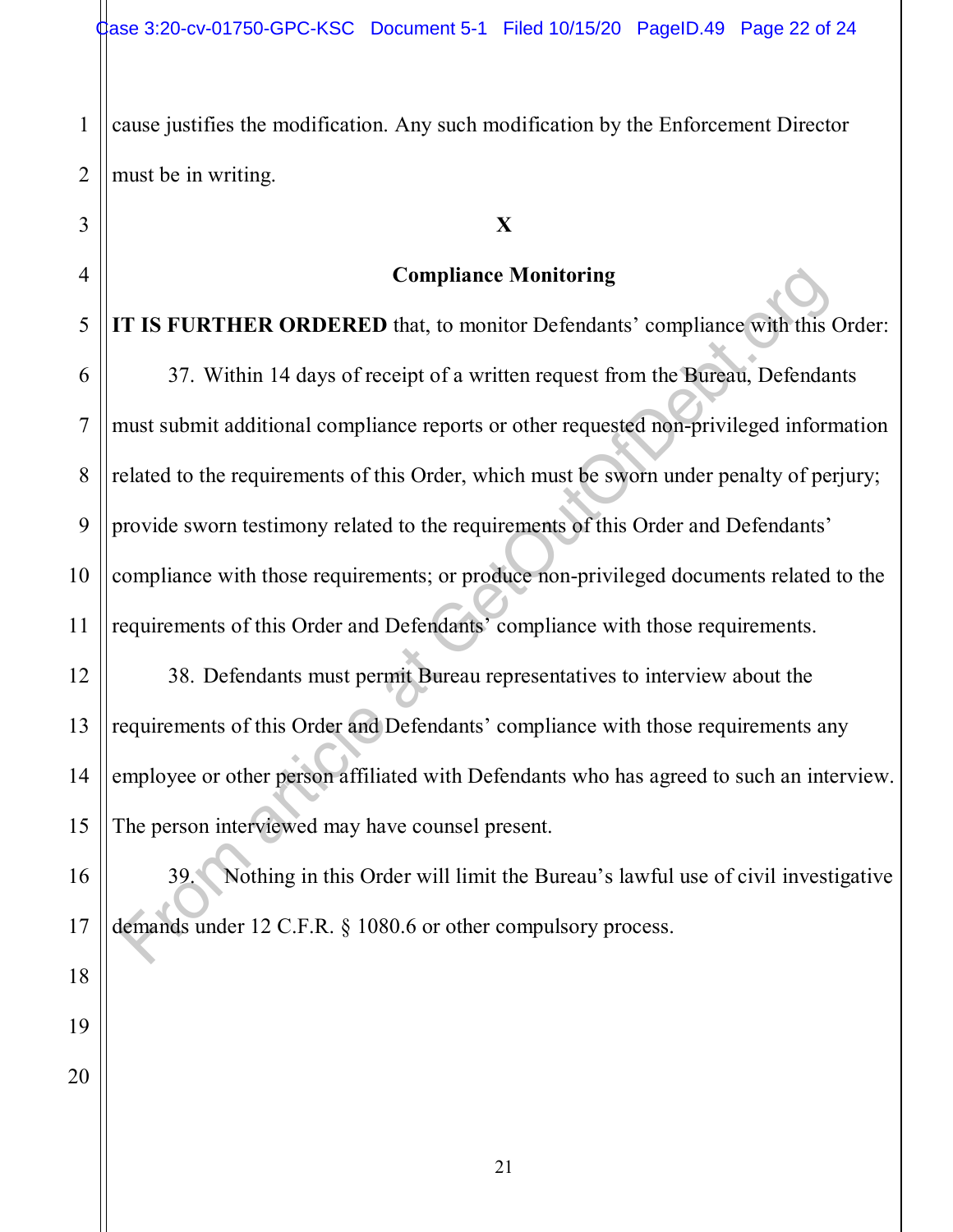# 1 2

**XI**

### **Release**

3 4 5 6 7 8 9 10 11 12 13 14 15 16 17 18 40. The Bureau releases and discharges Defendants from all potential liability for violations of law that the Bureau has or might have asserted based on the practices described in the Complaint, to the extent such conduct occurred before the Effective Date and the Bureau knows about it as of the Effective Date. The Bureau may use the practices described in the Complaint in future enforcement actions against Defendants and their affiliates, including, without limitation, to establish a pattern or practice of violations or the continuation of a pattern or practice of violations or to calculate the amount of any penalty. This release does not preclude or affect any right of the Bureau to determine and ensure compliance with this Order, or to seek penalties for any violations of this Order. **XII Retention of Jurisdiction IT IS FURTHER ORDERED** that: 41. The Court will retain jurisdiction of this matter for the purposes of construction, modification (including any request by any party to modify the conduct prohibitions), and enforcement of this Order. for violations of law that the Bureau has or might have asserted based on the practifies<br>eiseribed in the Complaint, to the extent such conduct occurred before the Effective<br>and the Bureau knows about it as of the Effectiv

20